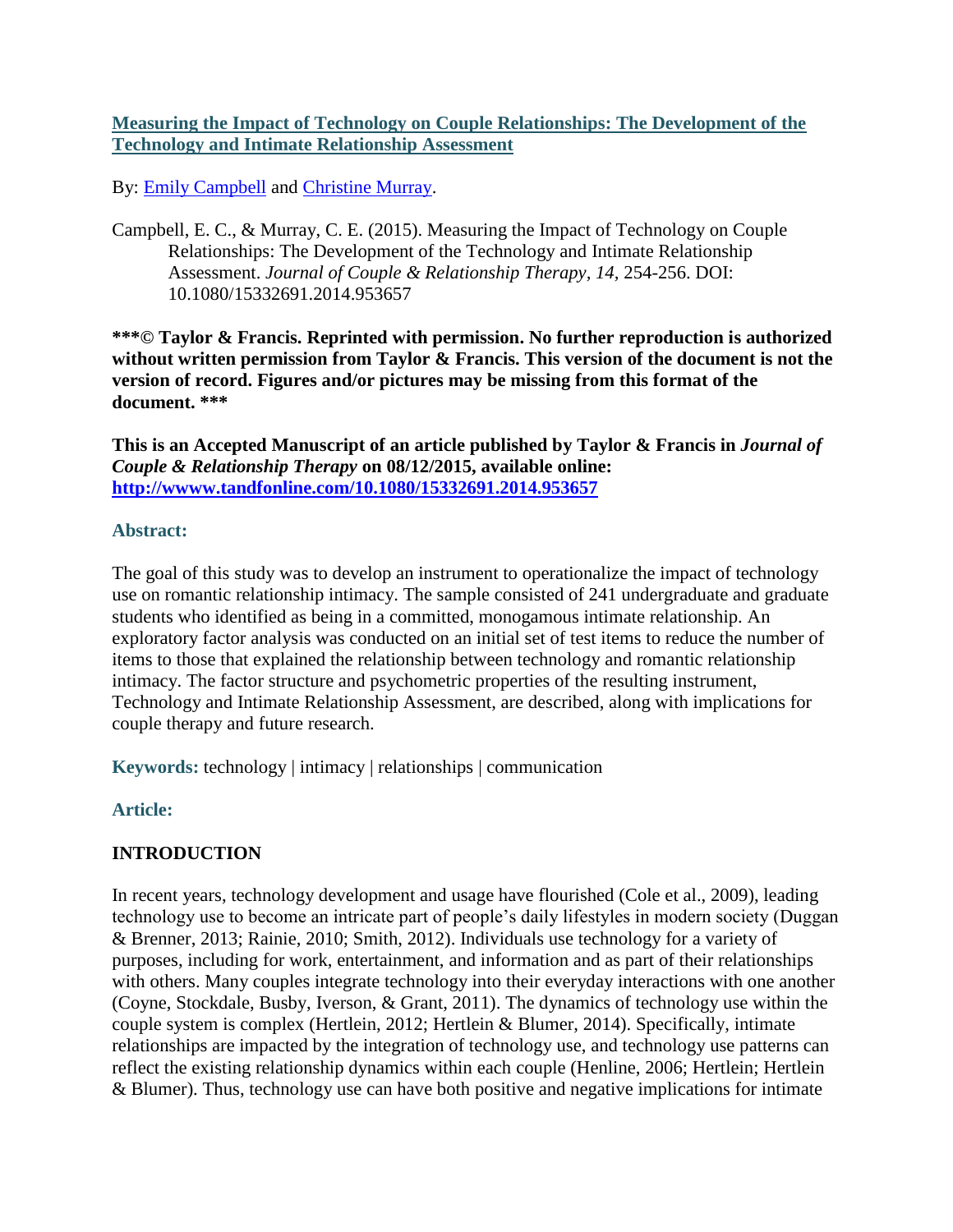partners, although these implications vary based on relational dynamics (Hertlein, 2012; Pettigrew, 2009). Despite the growing recognition of the impact of technology on intimate relationships, there are few instruments created to measure the impact of technology on intimate relationship dynamics (Hertlein & Blumer). Thus, the purpose of this study was to develop an instrument intended to measure the impact of technology use on romantic relationship intimacy that is uniquely different form existing instruments.

# **LITERATURE REVIEW**

Technology advancements have changed technology usage trends. As one example, about 75% of individuals in the United States are connected to the Internet (Rainie, 2010). Of those individuals who are online, about 92% choose e-mail as a primary source for communicating with others (Purcell, 2011a). In addition, an estimated 83% of individuals online between the ages of 18 and 29 have at least one social networking account (Duggan & Brenner, 2013). Another example of technological devices that have proliferated in the U.S. population is cellular phones (including smartphones). In fact, an estimated 85% of North Americans own a cell phone (Smith, 2012), and about 1 in 3 (34%) households only use cell phones (i.e., they do not have a landline; Blumberg, Luke, Ganesh, Davern, & Boudreaux, 2012). Text messaging has become an increasingly popular form of communication, with 31% of individuals preferring it to phone calls (Smith, 2011). The majority of cell phones sold today also include access to the Internet, as well as numerous downloadable applications used for a variety of purposes (Purcell, 2011b). The Internet and cell phones are but two examples of the many technologies that have changed the lives and relationships of people in modern society.

## **Technology and Romantic Relationships**

The impact of technology on modern relationships is just beginning to be studied through research and theoretical scholarship. In general, technology use has changed human interactions by blurring the boundaries and rules for interacting with one another, ultimately changing the processes for initiating, maintaining, and terminating intimate relationships (Hertlein, 2012; Hertlein & Blumer, 2014). Inherently, technology is another aspect that must be navigated by couples (Perry & Werner-Wilson, 2011; Pettigrew, 2009).

## **POSITIVE IMPLICATIONS**

Conjoint use of technology within romantic relationships can have positive effects on intimacy (Henline, 2006). Conjoint use occurs when couples have a shared intention of using technology to connect with one another that results in quality time spent together (Henline). For example, couples in long distance relationships may set a time to talk via visual video chat system at the end of each day. Similarly, couples can conjointly engage with entertainment (e.g., television) to create more opportunities for intimate moments (i.e., laughing, crying, and physical touch).

Interactive forms of technology create opportunities for couples to enhance their closeness and connection (Coyne et al., 2011; Valentine, 2006). Text messaging is the most commonly used technology by couples to communicate to one another (Coyne et al.). Many couples prefer texting over phone calls because of the privacy it affords (i.e., lack of verbal noise; Petti- grew,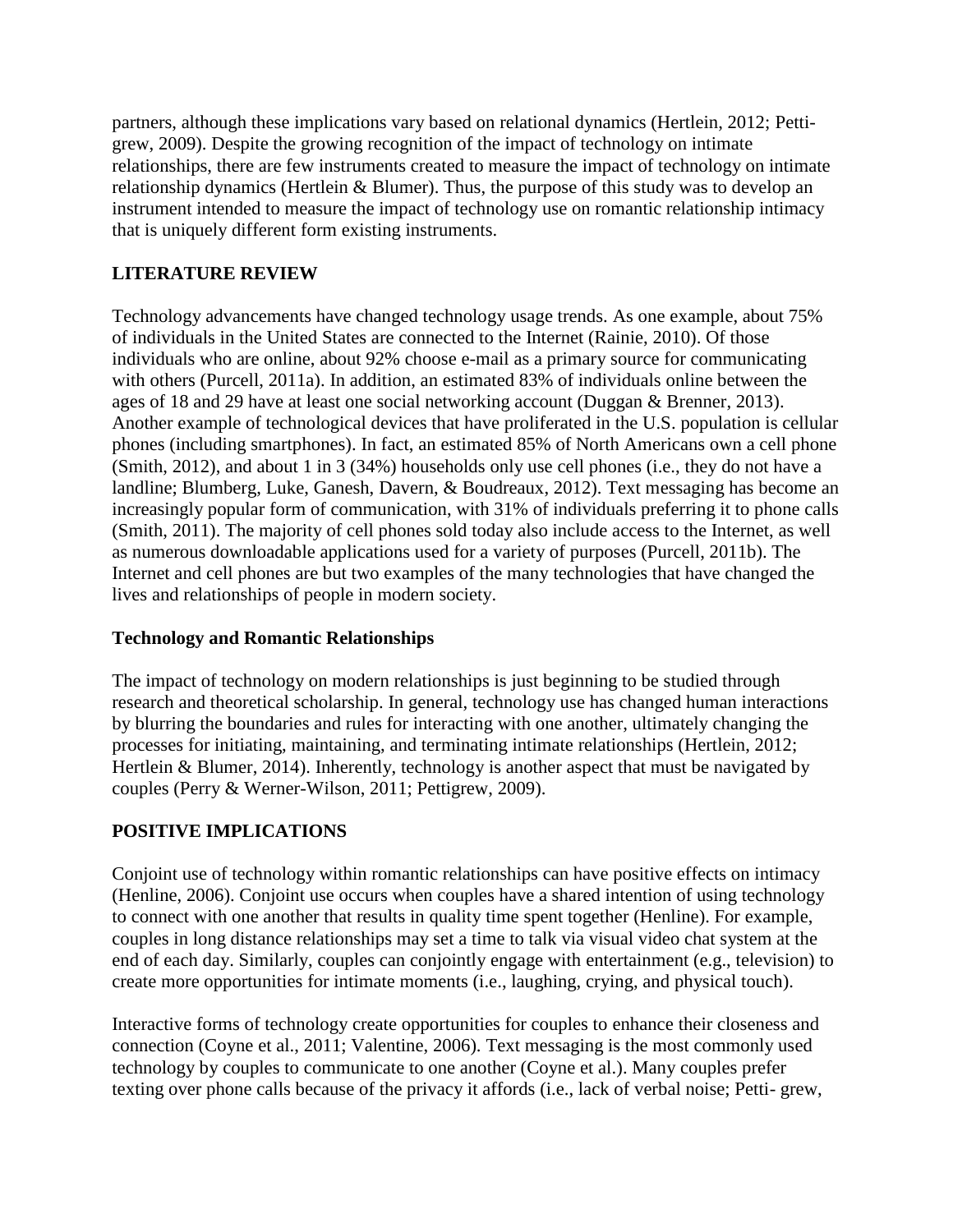2009). In fact, Coyne et al. found 75% of couples' text messages to one another are used to privately communicate affection to one another. Other examples of technology used to enhance intimacy include couples using e-mail and visual video chat systems to stay connected. Couples in which partners use interactive technology to connect report more confidence, open communication, emotional connection, and positive interactions with their partners (Johnson, Haigh, Becker, Craig, & Wigley, 2008; Neustaedter & Greenberg, 2012).

Last, technologies have created additional spaces for individuals to pursue intimacy, including chat rooms, dating sites, virtual worlds, and social networking sites (SNS). Dating sites, SNS, and virtual worlds are attractive ways that individuals are now connecting with others when in search of new relationships (Valentine, 2006). In particular, individuals with social anxiety report feeling safer to disclose personal information and to show their true self with other individuals when the interactions are mediated through a technology medium (Henline, 2006).

# **NEGATIVE IMPLICATIONS**

Of course, technology has created new obstacles for couples to overcome (Hertlein & Stevenson, 2010; Hertlein & Webster, 2008). Technology is appealing, accommodating, accessible, and affordable (Hertlein & Stevenson) and grants easy access to gratifying activities. Although technology is valued for these features, it also can undermine intimate interactions for couples (Hertlein & Stevenson; Hertlein & Webster). Partners' investment in technology absorbs time that otherwise could be invested in their relationship (Hen- line). Intimacy is negatively impacted when a person consistently chooses to use technology for individual fulfillment instead of spending time with their partner (Henline). For some individuals, this occurs unconsciously, and for others it is an intentional escape from stressors (Henline; Hertlein, 2012). For example, a nongaming partner may feel lonely and neglected because of the time gaming took away from the romantic relationship, as well as resentful because of the intimate connections the gaming partner made with other gamers (Coyne et al., 2012). Similarly, Bergner and Bridges (2002) found that partners of frequent online pornography users feel betrayed, disrespected, and less sexually desirable and have an overall decrease in commitment and intimacy within their romantic relationship. Thus, the emotional investments individuals make into technology can cause distress in romantic relationships if there are not appropriate boundaries in place (Hertlein & Webster).

Likewise, the Internet is a forum through which committed partners can pursue extrarelational intimacy with other people (Millner, 2008). The anonymity of the Internet can foster deceitful behaviors (Hertlein & Steven- son, 2010) because individuals are more likely to do things on the Internet (e.g., flirt, engage in cybersex, and lie) that they would not ordinarily do in real life (Rumbough, 2001). Perhaps, then, it is not surprising that approximately one-third (33%) of divorce cases have been associated with an Internet infidelity (Mileham, 2007).

Similarly, SNS can contribute to feelings of discontentment in romantic relationships. Selfcomparison is a negative byproduct of SNS, when people compare the positives and negatives of their relationship to others' relation- ships (Henline, 2006). This can cause conflict and discontentment within one's own relationship (Hand, Thomas, Buboltz, Deemer, & Buyanjargal, 2013). In addition, SNS provide an array of alternative relationship options, detracting efforts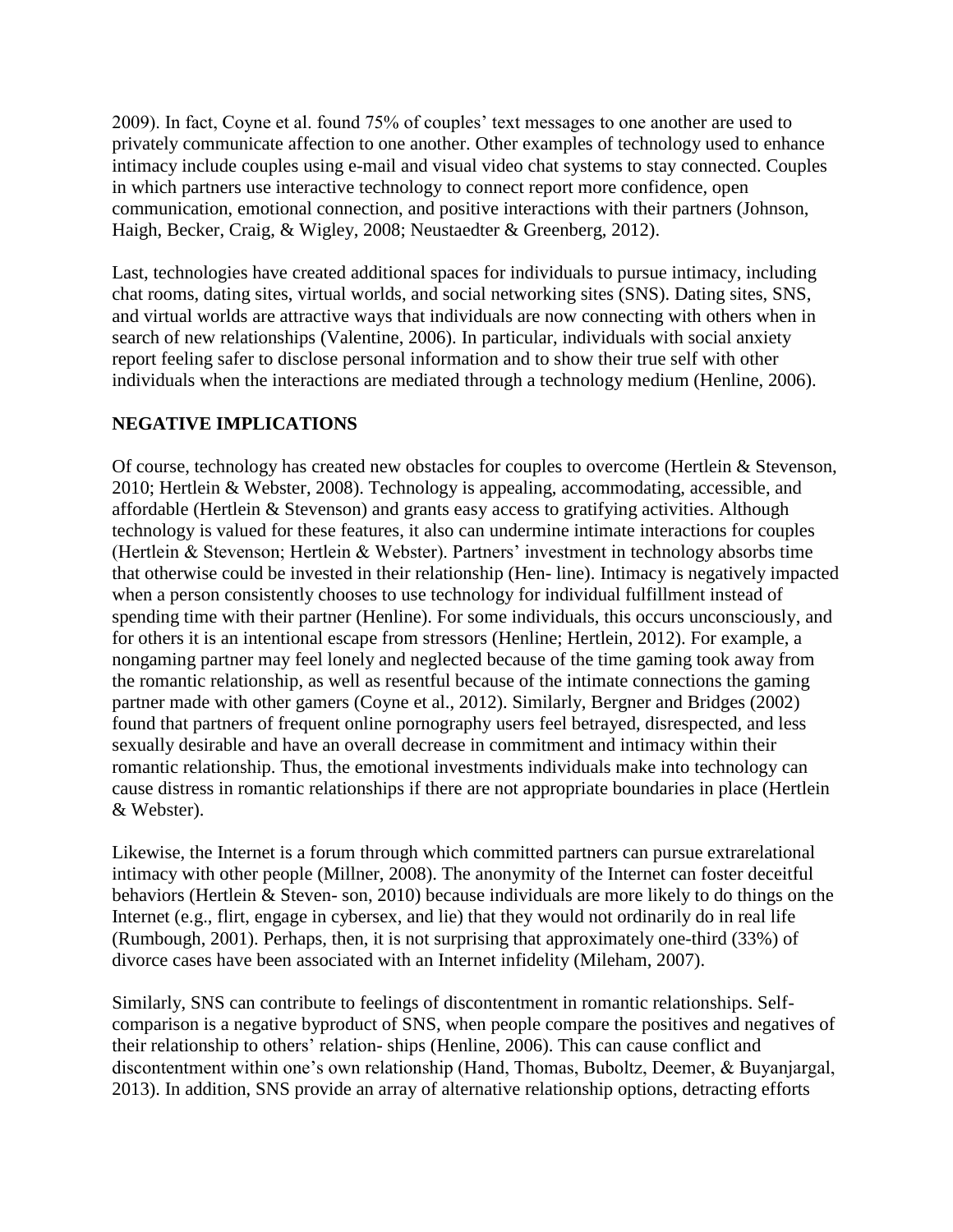toward mending the current relationship, especially if that relationship is under a high level of distress. Romantic partners with a high investment in technology may be infiltrated with images that are unrealistic, unconsciously fostering unrealistic expectations for their significant partner and the romantic relationship (Zurbriggen, Ramsey, & Jaworski, 2011).

The ease of connecting through technology can create enmeshed relationships. This is considered a negative implication when too much connecting inadvertently decreases the autonomy necessary for healthy romantic relationships (Duran, Kelly, & Rotaru, 2011). For example, romantic partners may start expecting their partners to always be available or to respond immediately to communication, such as text messages. On the other hand, partners may impulsively respond to emotionally triggering stimuli. When technology is used impulsively, meaningful interactions between couples may decrease (Scott, Mottarella, & Lavooy, 2006).

Finally, the absence of nonverbal communication via technology can increase misunderstandings between partners (Pettigrew, 2009). With the exception of video chat programs, the lack of nonverbal (i.e., tone of voice, facial expressions, body language) communication cues can cause partners to misinterpret what is being communicated (Pettigrew, 2009). Similarly, technology may foster jealousy and mistrust (Papp, Danielewicz, & Cayemberg, 2012). Technology provides other ways in which jealous partners can check up on one another (Dijkstra, Barelds, & Groothof, 2010). For instance, technology serves as another vessel for dominating and violent partners to exert more control over their romantic partners (Schnurr, Mahatmya, & Basche, 2013). In sum, existing research demonstrates a range of potential positive and negative impacts of technology on couples' intimate relationships.

## **Technology and Couple Characteristics**

Couples' patterns of technology use are influenced by several variables, including their relationship duration, status, and satisfaction, as well as individual age (Coyne et al., 2011). Couples in long lasting (i.e., postdating status) romantic relationships use technology less to communicate with their romantic partners. However, when these couples use technology, they are more likely to communicate affections (Coyne et al.). In comparison, couples in shorter-term relationships are more likely to use technological devices impulsively to discuss confrontational and hurtful messages (Coyne et al.). As a result, couples that use technology to communicate affectionately foster more intimacy and are more satisfied with their romantic relationships (Coyne et al.). Another important characteristic is age, which may affect the amount of technology use within romantic relationships (Hanson, Drumheller, Mallard, McKee, & Schlegel, 2010; Smith, Rainie, & Zickuhr, 2011). Specifically, younger couples are more likely to use technology to communicate with partners and more likely to demonstrate other destructive patterns of communication (i.e., communicate serious, hurtful, or confrontational issues) (Coyne et al.). As such, existing research exhibits several characteristics of couples that influence their patterns of technology use with one another.

## **A Framework for Technology, Intimacy, and Romantic Relationships**

The Couple and Family Technology Framework (CFT Framework) is a framework for understanding technology in couple and family life (Hertlein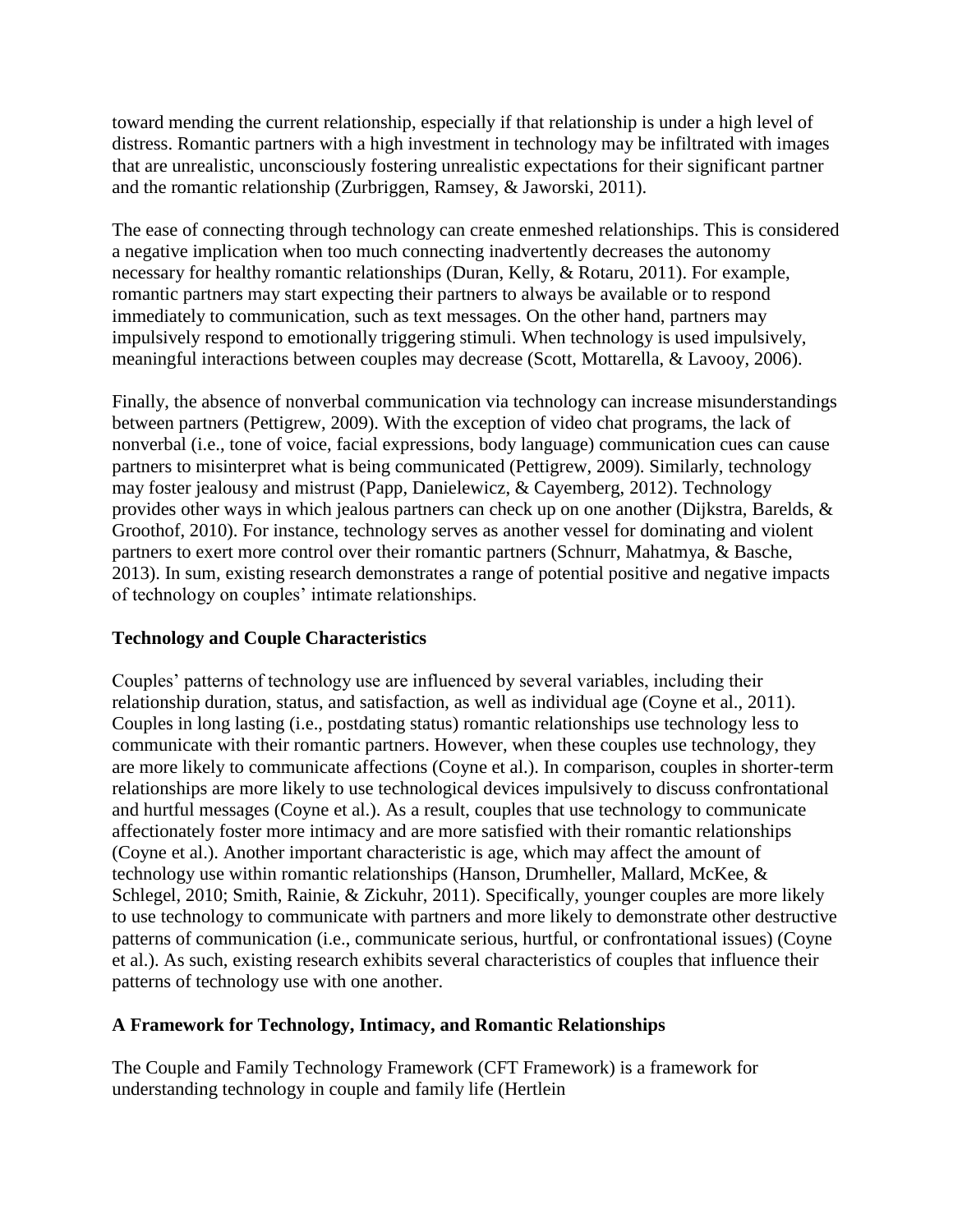& Blumer, 2014). The integration of technology into U.S. lifestyles have changed the structures, boundaries, and processes within the relationship system. As human interactions are altered, boundaries and rules for commitment and intimacy are blurred (Hertlein & Blumer, 2014).

The CFT Framework integrates three theoretical perspectives: family ecology, structuralfunctional, and interaction constructionist (Hertlein & Blumer, 2014). First, the ecological perspective emphasizes how changes to humans' surrounding environment (i.e., technology advancements) influence smaller systems like couples and families. The ecological perspective Includes seven elements (i.e., Seven As: accessibility, affordability, anonymity, acceptability, approximation, ambiguity, accommodation) to describe the ways in which the environment can influence individual and relational systems. Ecological influences initiate two types of change to relationship systems: (a) change to the structure (i.e., organization) of relationships and (b) change to the process of relationships. Structural changes, as identified by the structuralfunctional perspective, inherently redefine each system's set of rules, boundaries, and roles in relationships. Changes to relationship processes emerge from the interaction constructionist perspective. Human interactions are altered because of technology advancements. Thus, relationship development and intimacy are redefined because interactions for initiating, maintaining, and terminating relationships have expanded to include interactions through technology (Hertlein, 2012; Hertlein & Blumer, 2014 [Figure 4.1]).

As a result, couples' relationship commitment and intimacy are affected by technology (Hertlein, 2012; Hertlein & Blumer, 2014). In reference to the CFT Framework, relationship commitment and intimacy are products of relationship maintenance. Relationship intimacy emerges through communicative interactions and is redefined when interactional processes are mediated through technology. Thus, intimacy can be enhanced through technology use, such as for the initiation and maintenance of romantic relationships (Hertlein; Hertlein & Blumer). Also, intimacy can be hindered when technology is used for terminating relationships, fostering deviant behaviors, or detracting time from one's intimate partner (Hertlein & Stevenson, 2010; Hertlein & Webster, 2008; Millner, 2008).

## **Assessing Intimacy and Technology Use**

The interconnections between technology use and romantic relationship intimacy are evident (Coyne et al., 2011, 2012; Hertlein, 2012; Hertlein & Blumer, 2014; Hertlein & Stevenson, 2010; Hertlein & Webster, 2008; Neustaedter & Greenberg, 2012). The ability to broadly generalize the results of existing research, however, is limited due to the assortment of assessment strategies that researchers have used to study the impacts of technology on romantic relationships. To date, most assessment strategies are study-specific questionnaires for which there are limited data regarding the psychometric properties of the instrumentation. In fact, only two instruments for assessing the impact of technology on couples and families exist: Ecological Elements Questionnaire and Technological Genogram (Hertlein & Blumer, 2014). The Ecological Elements Questionnaire is a structured assessment tool that measures an individuals' technology use by focusing on the ecological influences of the Seven As. In contrast, the Technological Genogram is a semistructured interview tool used to explore the dynamics and patterns of technology use at the individual level, as well as at the intergenerational level (Hertlein & Blumer).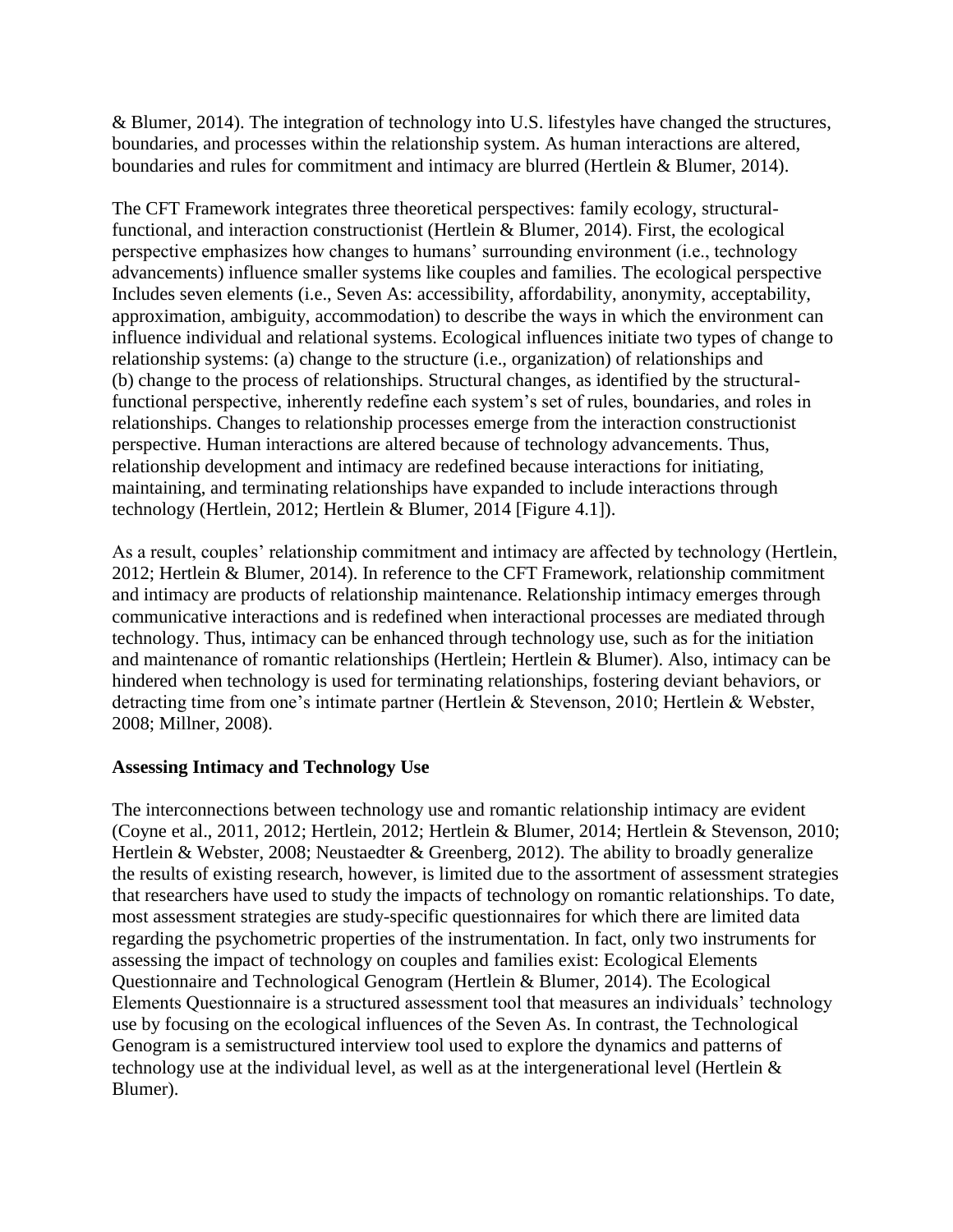Neither instrument, however, accounts for a structured assessment that measures the interaction between individuals' perception of their technology use and how their technology use is perceived to impact their romantic relationship intimacy. Therefore, to enhance future research, a need exists for a psychometrically sound instrument to measure the impact of technology use on romantic relationship intimacy. In the present study, the researcher aimed to meet this need by developing the Technology and Intimate Relationship Assessment (TIRA).

## **METHOD**

The following research questions guided this study: What are the psychome- tric properties (i.e., underlying factor structure, internal consistency coeffi- cients, and item-scale correlations) of the final version of the TIRA total scale and any identified subscales? What are the relationships between TIRA total scale and subscale scores and (a) relationship satisfaction, (b) relationship status, (c) relationship duration, and (d) age?

#### **Scale Development**

## **ITEM GENERATION**

The first step in developing the scale included creating an initial item pool, which was developed based on existing research, primarily the Multitheoretical Model (Hertlein, 2012), which has since been updated to the CFT Framework (Hertlein & Blumer, 2014), and the clinical experience of the researchers. The researchers aimed to include all possible item choices that represented both positive and negative impacts of technology on romantic relationship intimacy. A four-phase iterative process of reviewing, revising, and refining the items in the initial pool resulted in a total of 47 test items. Next, the item pool was reviewed by a panel of individuals who had content knowledge on the topic of couple relationships. Four mental health professionals reviewed the survey (i.e., two master's-level professional counselors and two doctoral students in a Council for Accreditation of Counseling and Related Educational Programs [CACREP]-accredited counselor education pro- gram). Three reviewers were women, and one was a man. Each reviewer provided feedback on the clarity of questions and formatting, as well as content and items that might be missing related to this topic. The reviewers' feedback was used to revise and finalize the items in the pool.

## **INSTRUMENTATION**

The instrumentation included a demographic and background questionnaire and the 47-item pool for the TIRA. The demographic questionnaire assessed participants' age, relationship duration, number of children, distance apart (if in a long-distance relationship), income, current living location and arrangements, gender, ethnicity, education, relationship status, and experiences in couples counseling. Relationship satisfaction was assessed with a single item (i.e., "Overall, how satisfied are you with your relationship with your partner?"), which participants rated on a 7 point Likert scale ranging from 1 ("very dissatisfied") to 7 ("very satisfied"). To assess for general pat- terns of technology use, a single item was used (i.e., "First, please check the box to indicate which of the following technologies you use on at least a weekly basis. Then, for the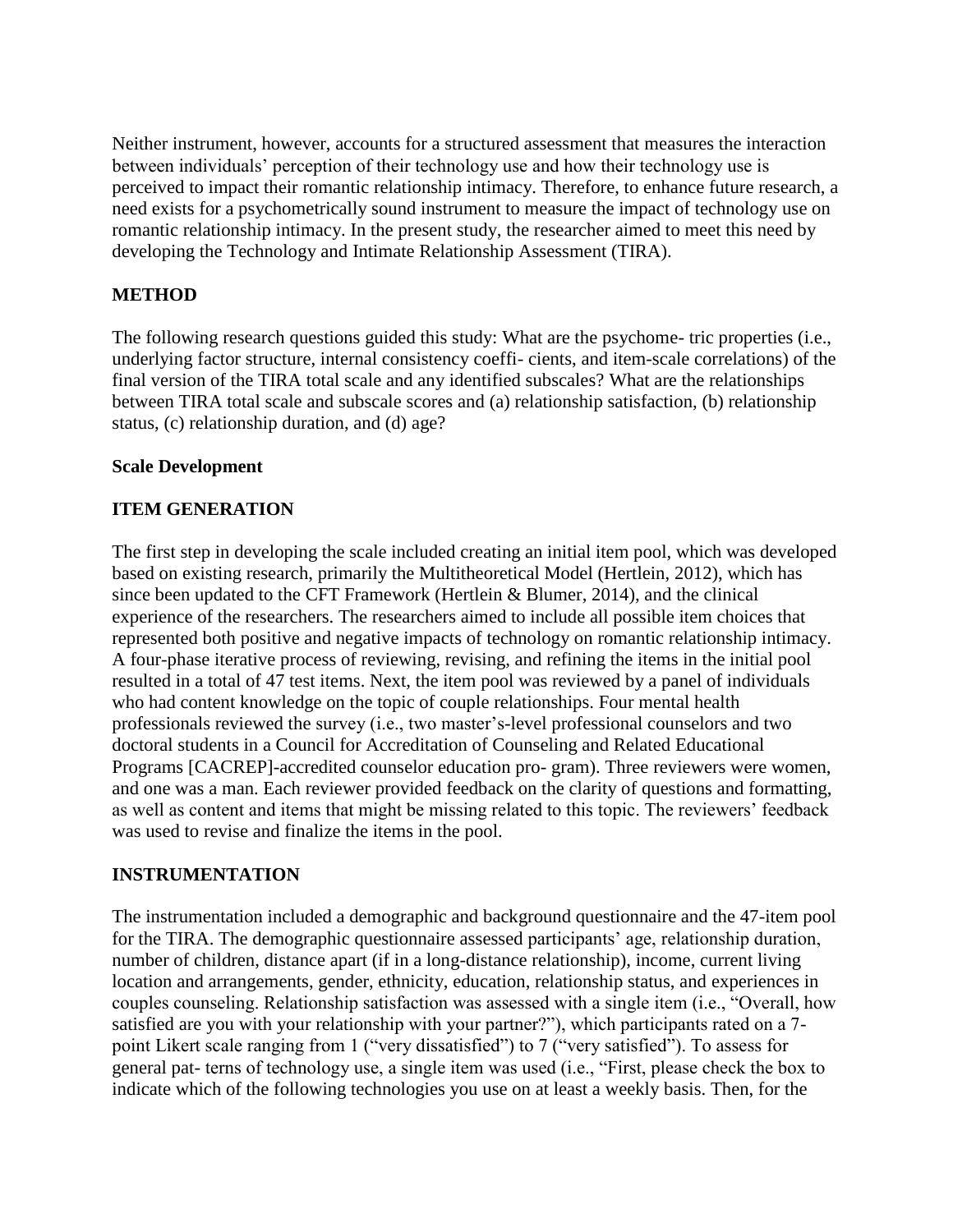technologies you checked, please indicate about how many hours per day you use each identified technology."), in which participants had the following technology device options to choose from (e.g., computer, smartphone, television) and the following technology service options to choose from (the Internet, online gaming, e-mail, social networking sites, text messaging, television, Internet television, Internet radio, Internet chat rooms, a blog I write, a blog I follow, visual video chat service). The initial item pool for the TIRA was composed of 47 items with an overall ninth-grade Flesch-Kincaid readability level. The 47 test items were assessed on a Likert scale ranging from 1 ("strongly disagree") to 5 ("strongly agree"). A sixth response option (not applicable) was provided for those participants who did not believe that the item applied to them.

#### **Data Collection and Participant Recruitment Procedures**

Following institutional review board (IRB) approval, the electronic survey was distributed through an Internet-based survey-hosting platform. Participants were required to read and indicate agreement with the informed con- sent document before they could access the online survey. Survey responses were anonymous. Participants entered the e-gift card drawing by using a survey link that was separate from the survey link with their responses to the main instrument. The sample was recruited from a population of under- graduate and graduate students at a midsized (i.e., approximately 18,000 students) public university in the southeastern United States. In order to achieve a sufficient sample size, the researchers received a list of 3,000 randomly selected undergraduate and graduate students' e-mail addresses from the university institutional research office. It was not possible to determine which students met the relationship status inclusion criteria (i.e., they were in a committed, monogamous relationship) for study participation, because the institutional research office does not have records of students' relationship statuses. Thus, of the 3,000 prospective participants, whether or not they were in a committed, monogamous relationship, received a total of three recruitment e-mails, which provided the link to the electronic survey. As such, the final sample should be considered a convenience sample.

#### **Data Analyses**

An exploratory factorial analysis (EFA) was used to reduce the initial item pool to a concise and theoretically consistent final version of the TIRA. The EFA analyzed the underlying factor structure of the items without prior knowledge of the number of factors or the loadings on each factor for that particular observed variable (Kim & Mueller, 1978). Researchers sought consultation with a statistician to ensure appropriate implementation and interpretation of the EFA. Once the EFA results were interpreted and the final TIRA was developed, its internal consistency and item-scale correlations were calculated to demonstrate the instrument's psychometric properties. Then, to address research question 2, correlation and one-way analysis of variances (ANOVAs) were performed to examine the relationships among the TIRA total and subscale scores and the key demographic and background variables as a preliminary measure of the TIRA's validity.

## **RESULTS**

#### **Description of the Sample**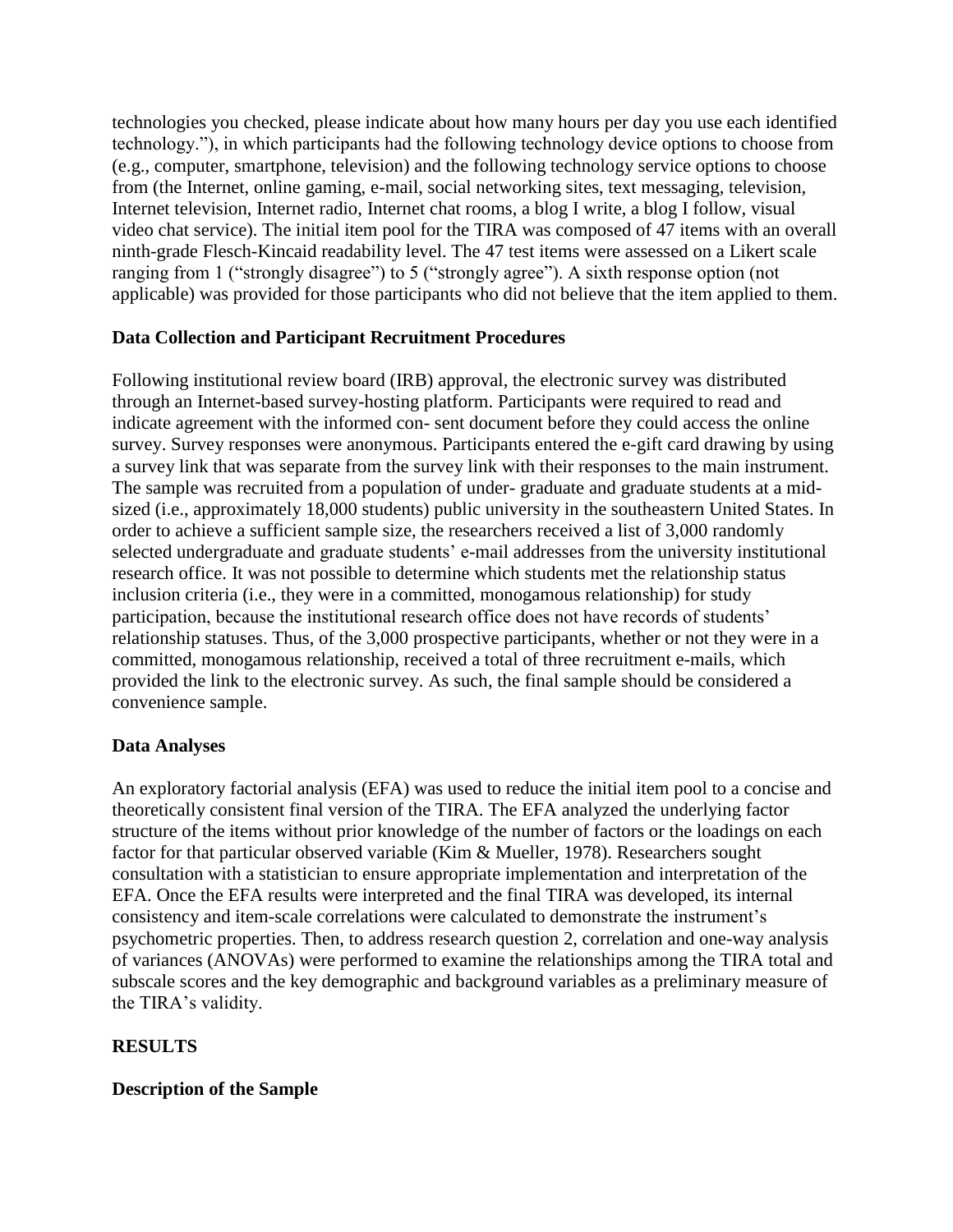Of the 3,000 prospective participants who received an e-mail, 319 (10.6%) responded to at least some part of the survey. Of these, 174 (55%) of respondents resulted from the first recruitment email, 94 (30%) from the second, and 49 (15%) from the third. Only 243 of the 319 participants completed the online survey, resulting in an 8.1% response rate of the total sample. Another 18 participants were dropped from the study as a result of excessive unanswered survey questions (missing data at random; Acock, 2005) resulting in 225 participants included in the analyses. One hundred seventy-seven (78.7%) participants were women, 45 (20%) were men, and 3 (1.3%) identified as "other," 2 of which specified that they were transgender. Of the 177 women participants, 165 (93.2%) reported the gender of their partners as men, and 12 (6.8%) women reported the gender of their partners as women. Of the 45 men participants, 38 (84.4%) reported the gender of their partners as women, and 7 (15.6%) reported the gender of their partners as men. Of the 2 transgender participants, both reported the gender of their partners as women. Most participants were Caucasian (*n* = 176; 78.2%), followed by African American (*n* = 32; 14.2%), Asian (*n* = 7; 3.1%), Latino/Hispanic (*n* = 12; 5.3%), Native American (*n* = 3; 1.3%), and other  $(n = 9, 4\%)$ . Participants were allowed to identify with more than one ethnicity. Participants' ages ranged from 18 to 78 years old with a mean of age of 27.9 years (*SD* = 10.67).

About one-half of the participants identified as being in an exclusively dating relationship (*n* = 107, 47.6%), with the remaining participants identifying as being in casual dating relationships (*n* = 7, 3.1%), engaged (*n* = 25, 11.1%), married (*n* = 73, 32.4%), domestic partnerships (*n* = 11, 4.9%), and other ( $n = 2$ , 0.9%). The range of relationship duration consisted of a little less than 1 month to 37 years (444 months), with a mean of  $5.4$  years ( $SD = 7.1$ ). Most participants identified as being very satisfied in their romantic relationship (*n* = 132, 58.7%), followed by satisfied ( $n = 64, 28.4\%$ ), somewhat satisfied ( $n = 12, 5.3\%$ ), neutral ( $n = 6, 2.7\%$ ), somewhat dissatisfied ( $n = 6, 2.7\%$ ), dissatisfied ( $n = 1, 0.4\%$ ), and very dissatisfied ( $n = 4, 1.8\%$ ). In viewing these responses along the response scale, the sample's mean score was  $6.3$  (*SD* = 1.2) on a scale from 1 to 7, indicating a high level of satisfaction among the sample. Of the 225 participants included in the study, 204 participants (90.7%) reported using computer devices, 165 (73.3%) smartphone technology devices, and 139 participants (61.8%) reported using television. In addition, 81 participants (36%) reported used e-mail technology service, 225 (100%) Internet, 35 (15.6%) online gaming, 179 (79.6%) Facebook, 67 (29.5%) use other social network, 204 (90.7%) text messaging, 81 (36%) Internet television, 64 (28.4%) Internet radio, 16 (7.1%) blog I write, 26 (11.6%) blog I follow, 7 (3.1%) chat rooms, 38 (16.9%) video chat service, and 3 participants (1.3%) reported using other technology services.

#### **Psychometric Properties of the TIRA**

Research Question 1: What are the psychometric properties (i.e., underlying factor structure, internal consistency coefficients, and item-scale correlations) of TIRA total scale and any identified subscales?

The EFA process resulted in a final instrument with 22 items containing two subscales. The Intimacy-Enhancing Subscale contains 11 items that describe ways the participants' use of technology is perceived to positively influence their romantic relationships. The Intimacy-Reducing Subscale includes 11 items that describe ways the participants' use of technology is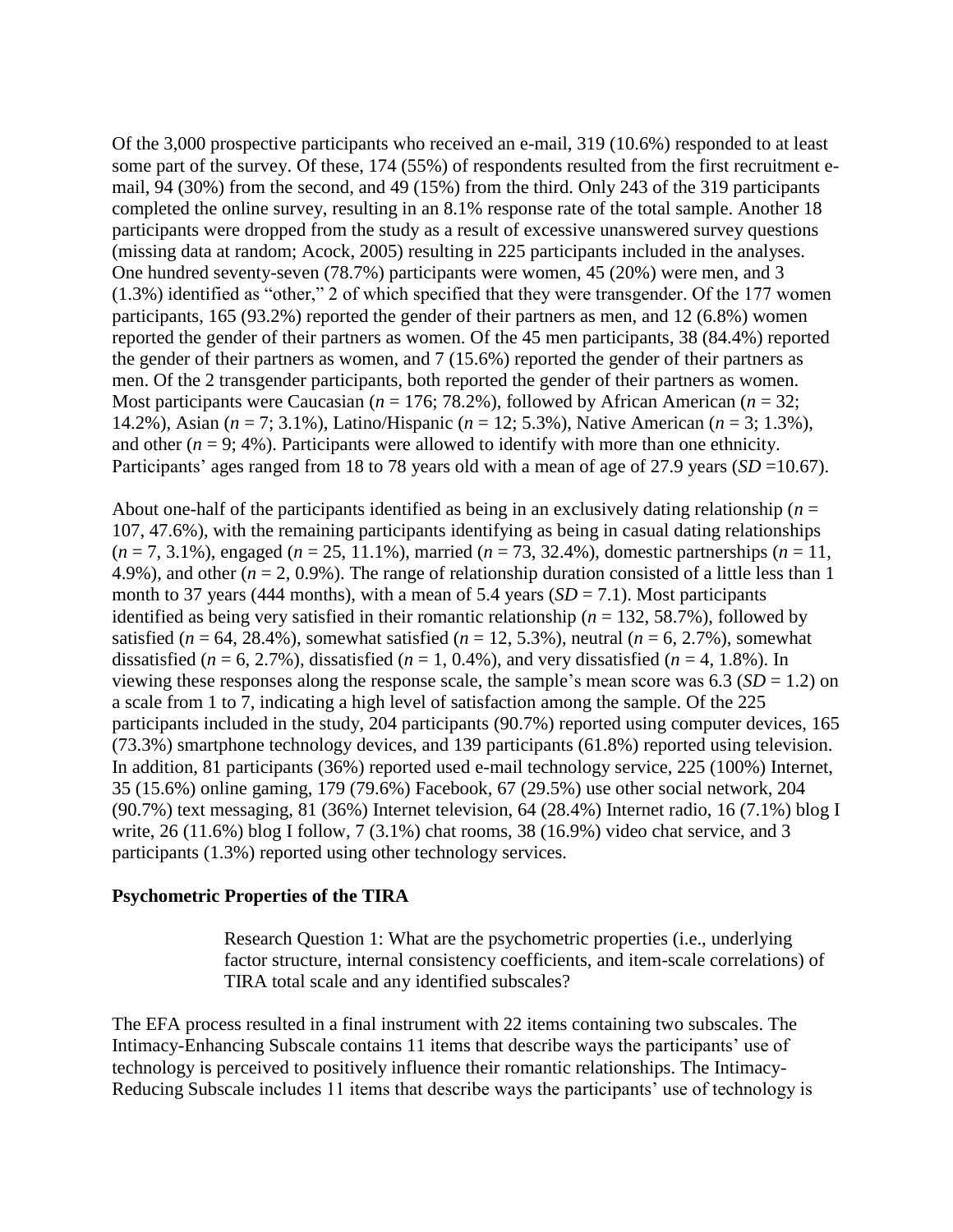perceived to negatively influence their romantic relationships. Items that demonstrated factor loading coefficients less than 0.30 were suppressed during data analyses (Costello & Osborne, 2005) and did not load on factors. Thirty-nine items remained. Test items that demonstrated adequate factor loadings but did not conceptually make sense with other items that loaded on the intended factors of intimacy enhancing and intimacy reducing also were deleted. Items that crossloaded on both factors were deleted to minimize shared variance (Costello & Osborne, 2005). The remaining 22 items demonstrated moderate to strong factor loadings as evidenced by factor loadings between 0.40 to greater than 0.70 (Costello & Osborne, 2005). Table 1 provides the factor loadings for each of the scale's items.

Cronbrach's alpha coefficients were used to assess the internal consistency of the TIRA Subscales. The analyses revealed a Cronbrach's alpha of .860 for factor 1 (Intimacy-Enhancing scale items). Similarly, the analyses revealed a Cronbrach's alpha of .826 for factor 2 (Intimacy-Reducing scale items).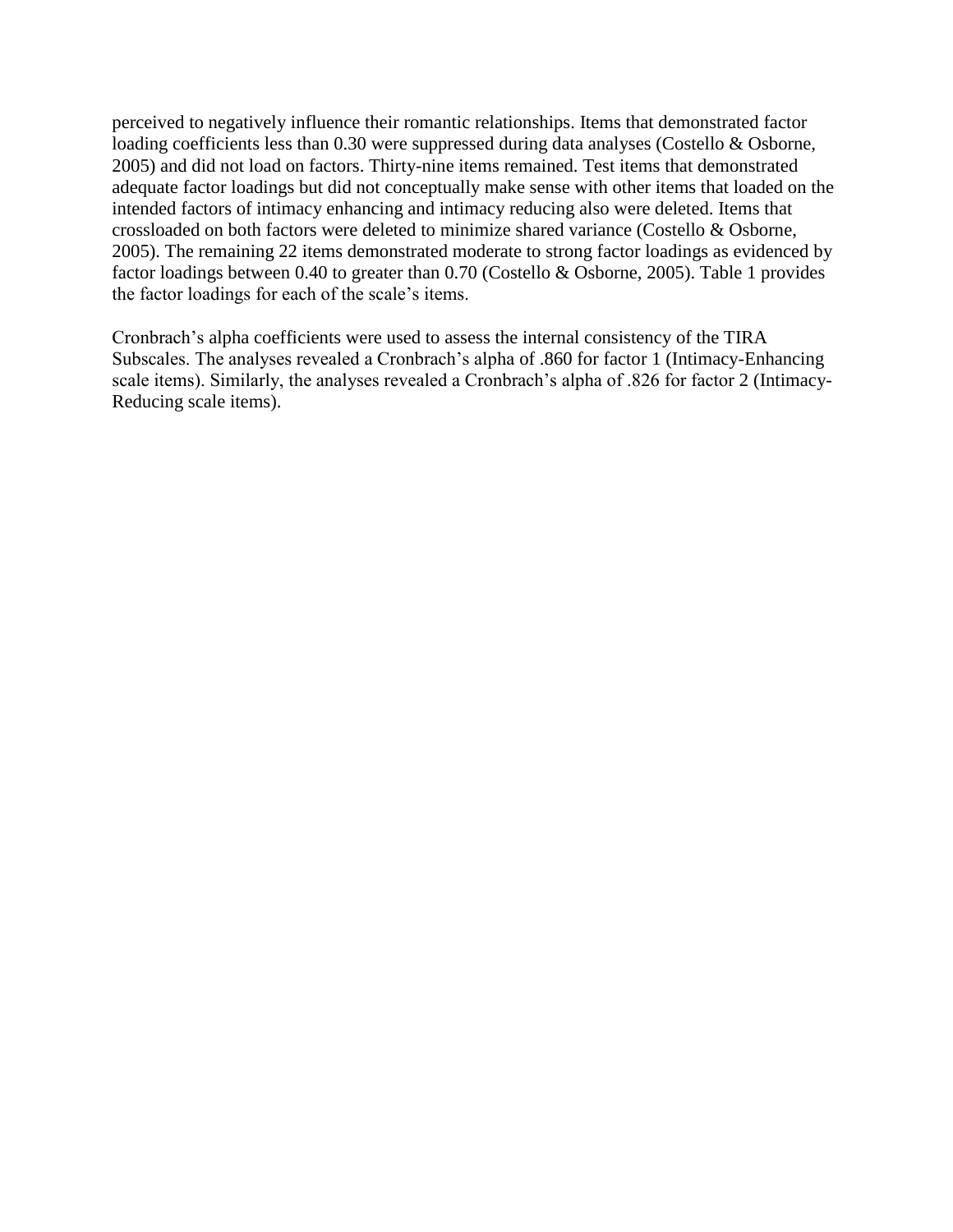|  |  |  | <b>TABLE 1 Varimax Rotated Component Matrix</b> |  |
|--|--|--|-------------------------------------------------|--|
|--|--|--|-------------------------------------------------|--|

| Item no. | Test item                                                                                                                                                   | Intimacy-enhancing Intimacy-reducing<br>factor loading | factor loadings                   |
|----------|-------------------------------------------------------------------------------------------------------------------------------------------------------------|--------------------------------------------------------|-----------------------------------|
| 1        | My use of technology affects my romantic<br>relationship positively.                                                                                        | 0.781                                                  |                                   |
| 2        | My use of technology helps me feel more<br>emotionally connected to my partner.                                                                             | 0.726                                                  |                                   |
| 3        | My partner's use of technology affects our<br>romantic relationship positively.                                                                             | 0.713                                                  |                                   |
|          | I feel like I know my partner better<br>because of what I have learned about<br>him or her through technology.                                              | 0.662                                                  |                                   |
| 5        | Technology helps my partner and me<br>make plans for sharing time together.                                                                                 | 0.648                                                  |                                   |
| 6        | When my partner and I are facing conflict,<br>I communicate with my partner through<br>technology more frequently.                                          | 0.548                                                  |                                   |
| 7        | Being "friends" with my partner on<br>Facebook and/or other social<br>networking sites helps to strengthen our<br>emotional connection.                     | 0.525                                                  |                                   |
| x        | My use of technology helps me feel more<br>sexually connected to my partner. I<br>send flirtatious text messages to my<br>partner.                          | 0.504                                                  |                                   |
| 9        | If I am feeling anxious about how my<br>partner feels about me, I will check in<br>with him or her using technology (e.g.,<br>texting, e-mailing).          | 0.452                                                  |                                   |
| 10       | My partner and I talk in person about how<br>we use technology in our relationship.                                                                         | 0.440                                                  |                                   |
| 11       | Technology helps me to stay connected to<br>my partner when we are not together in<br>the same place.                                                       | 0.428                                                  |                                   |
| 12       | When my partner and I are having<br>problems, using technology helps me<br>avoid these problems.                                                            |                                                        | 0.650                             |
| 13       | When my partner and I are together in the<br>same place, it seems like we do not<br>communicate much because we are<br>both distracted by technology.       |                                                        | 0.635                             |
| 14       | Using technology helps distract me when<br>I am having problems in my<br>relationship with my partner.                                                      |                                                        | 0.629                             |
| 15       | Sometimes, I wish my partner would use<br>technology less to communicate with<br>me.                                                                        |                                                        | 0.582                             |
| 16       | My partner is demanding in terms of how<br>soon I respond to his or her text                                                                                |                                                        | 0.535                             |
| 17       | messages, phone calls, and/or e-mails.<br>I have felt jealousy as a result of seeing<br>how my partner interacts with others on<br>social networking sites. |                                                        | 0.525                             |
| 18       | When I am feeling neglected in my                                                                                                                           |                                                        | 0.500<br>(Continued on next page) |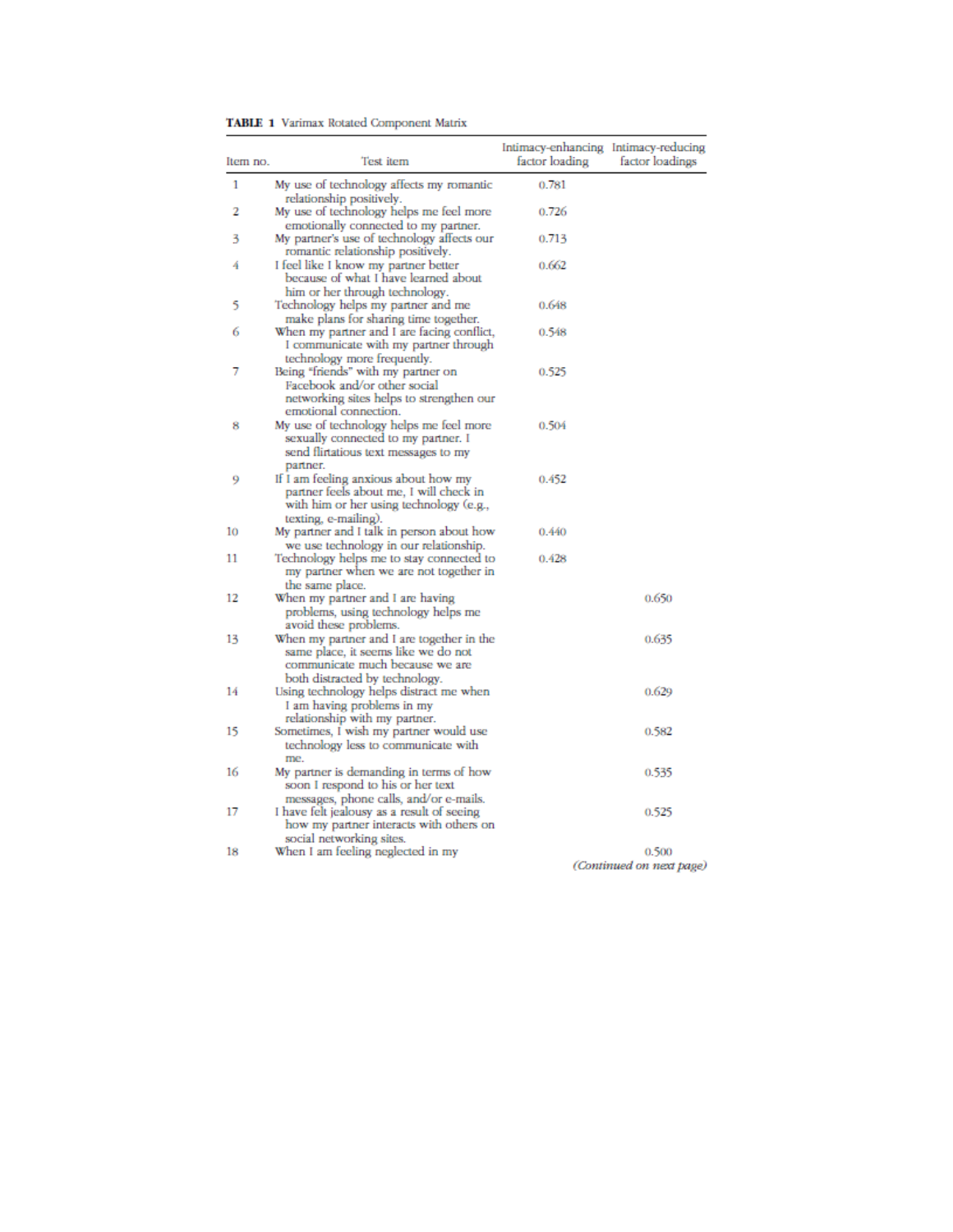|  |  |  |  |  |  | <b>TABLE 1</b> Varimax Rotated Component Matrix (Continued) |
|--|--|--|--|--|--|-------------------------------------------------------------|
|--|--|--|--|--|--|-------------------------------------------------------------|

|    | romantic relationship, I use technology<br>to seek other companionship.                                                                                            |       |
|----|--------------------------------------------------------------------------------------------------------------------------------------------------------------------|-------|
| 19 | I feel like my partner gets distracted by<br>technology when I am trying to talk<br>with him/her.                                                                  | 0.492 |
| 20 | Sometimes, I feel like my partner uses<br>technology to check up on me.                                                                                            | 0.465 |
| 21 | My partner would say that I get distracted<br>by technology when she/he is trying to<br>talk with me.                                                              | 0.463 |
| 22 | I have snooped in one or more of my<br>partner's technology accounts or devices<br>(e.g., a phone call log, e-mail account,<br>or social networking site account). | 0.426 |

Item–subscale correlations were calculated. Items on the Intimacy- Enhancing Subscale resulted in moderate to high correlations ranging from 0.487 to above 0.700. In contrast, items that loaded moderate to high on Intimacy-Enhancing Subscale demonstrated low correlations on the Intimacy- Reducing Subscale, ranging from 0.056 to 0.303. Similarly, Intimacy-Reducing Subscale items demonstrated moderate to high correlations ranging from 0.522 to just below 0.70. However, these subscale items demonstrated low correlations with the Intimacy-Enhancing Subscale, ranging from 0.031 to 0.294.

#### Preliminary Validity

Research Question 2: What are the relationships between TIRA subscale scores and (a) relationship satisfaction, (b) relationship status, (c) relationship duration, and (d) age?

The means of the TIRA subscale scores were correlated with relationship satisfaction, relationship duration, and age. TIRA items were measured on a Likert scale of 1 ("strongly disagree") to 5 ("strongly agree"). Scores for each of the TIRA's subscales can range from 11 to 55 when all questions are answered. Higher Intimacy-Enhancing Subscale scores represent that participants view technology as more positively enhancing their romantic relationship intimacy, and higher Intimacy-Reducing Subscale scores represent that participants view technology as more negatively reducing romantic relationship intimacy. "Not applicable" responses were not calculated as part of the subscale scores. Participants that responded Not Applicable on 20% or more subscale test items were dropped from further analyses. For those participants with some, but less than 20% of, Not Applicable responses, subscale averages were calculated to account for missing items. Participants' mean scores for the Intimacy-Enhancing Subscale ranged from 1 to 4.55. Average scores for the Intimacy-Reducing Subscale ranged from 1 to 5.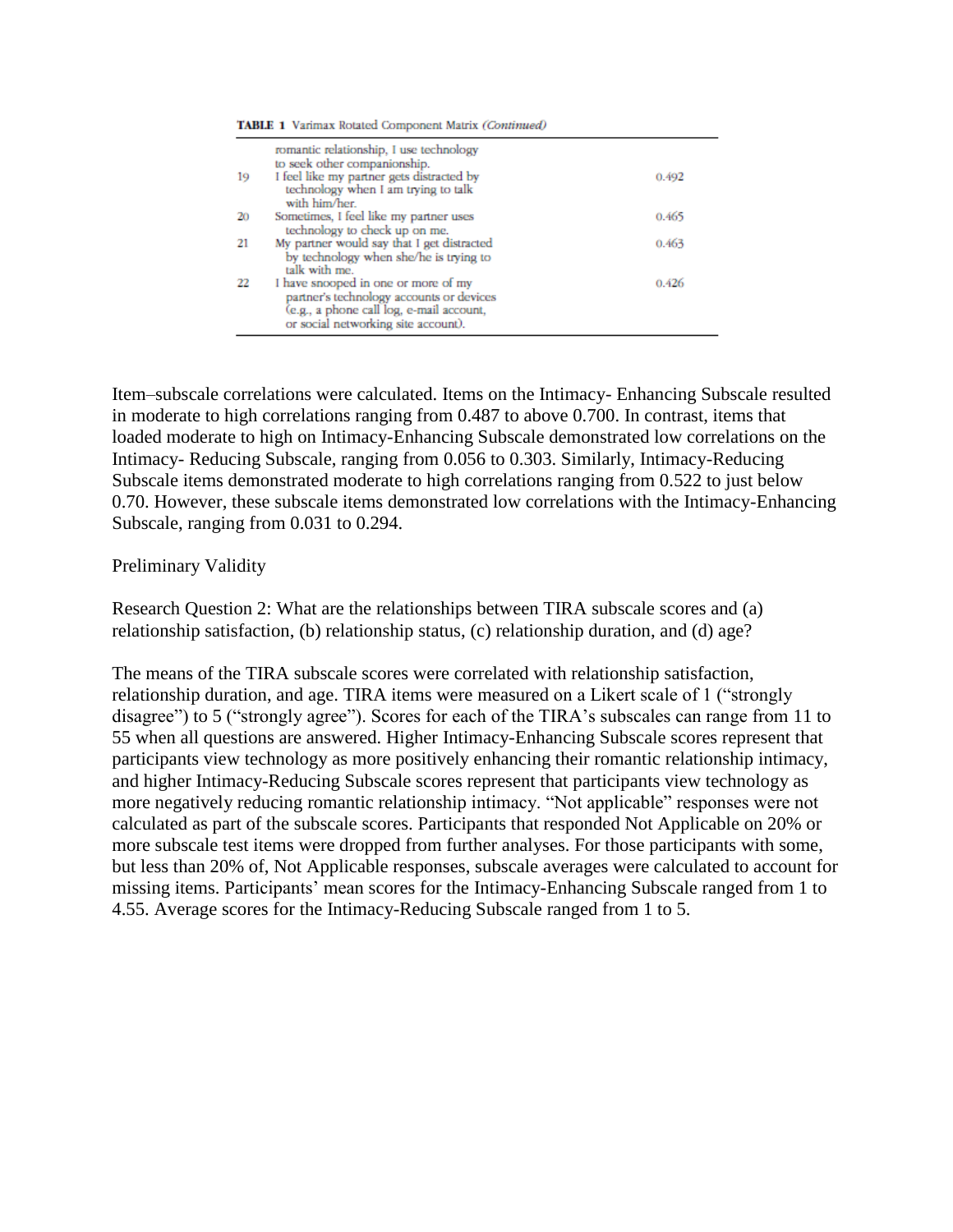| Source             | SS     | df  | <b>MS</b> | F     |         |
|--------------------|--------|-----|-----------|-------|---------|
| Intimacy-enhancing |        |     |           |       |         |
| Between groups     | 20.36  |     | 20.36     | 34.53 | $.000*$ |
| Within groups      | 130.27 | 221 | 0.59      |       |         |
| Total              | 150.63 | 222 |           |       |         |
| Intimacy-reducing  |        |     |           |       |         |
| Between groups     | 2.05   |     | 2.05      | 3.55  | .061    |
| Within groups      | 127.43 | 221 | 0.58      |       |         |
| Total              | 129.48 | 222 |           |       |         |

TABLE 2 ANOVA Summary Table for TIRA Subscales and Relationship Status

Note,  ${}^4p$  < .05.

TIRA subscale scores and participant relationship satisfaction scores were correlated. Scores for relationship satisfaction could range from 1 ("very dissatisfied") to 7 ("very satisfied"). A positive, weak, but not statistically significant correlation emerged between Intimacy-Enhancing Subscale scores and relationship satisfaction  $(0.56, p < .01)$ . A statistically significant, negative, and weak correlation was found between the Intimacy-Reducing Sub- scale and relationship satisfaction  $(-0.310, p < .01)$ . Weak correlations were expected given the limited variability of responses to relationship satisfaction (i.e., the sample demonstrated a generally high level of relationship satisfaction). Relationship duration and age also were correlated with the TIRA subscales, and all of these correlations were statistically significant. Participants' mean Intimacy-Enhancing Subscale scores correlated negatively with relationship duration  $(-0.426, p < .01)$  and age  $(-0.317, p < .01)$ . Negative, weak correlations were found between Intimacy-Reducing scores with relationship duration  $(-0.277, p < .01)$  and age  $(-0.259, p < .01)$ . Thus, younger age and newer relationships were related to higher scores on both the Intimacy-Enhancing Subscale and the Intimacy-Reducing Subscale.

A one-way ANOVA was conducted to examine the differences Intimacy- Enhancing and Intimacy-Reducing Subscale mean scores based on participants' relationship status. Participants were grouped into two relationship status categories: those in dating phases (i.e., casually dating and exclusively dating) and those who were past the dating phase (i.e., engaged, married, and domestic partnership). The ANOVA (Table 2) revealed a statistically significant difference between participants' mean scores on the Intimacy- Enhancing Subscale based on relationship status. Participants in the dating phases of their relationship scored significantly higher ( $\mu$  = 3.06) than participants in postdating phases ( $\mu$  = 2.46) by an average difference of 0.60. There was not a statistically significant difference between participants' Intimacy-Reducing Subscale mean scores and relationship status.

#### **DISCUSSION**

This research study provided preliminary evidence that the TIRA and its subscales demonstrate sound psychometric properties. The EFA resulted in two 11-item subscales: the Intimacy-Enhancing Subscale and the Intimacy- Reducing Subscale. The TIRA subscales demonstrated good internal consistency, as indicated by Cronbach's alpha coefficients greater than .80 (Costello & Osborne, 2005). Intimacy-Enhancing Subscale items demonstrated moderate to strong correlations with the Intimacy-Enhancing Subscale and weak correlation with Intimacy-Reducing Subscale. Parallel findings were shown for the Intimacy-Reducing Subscale items.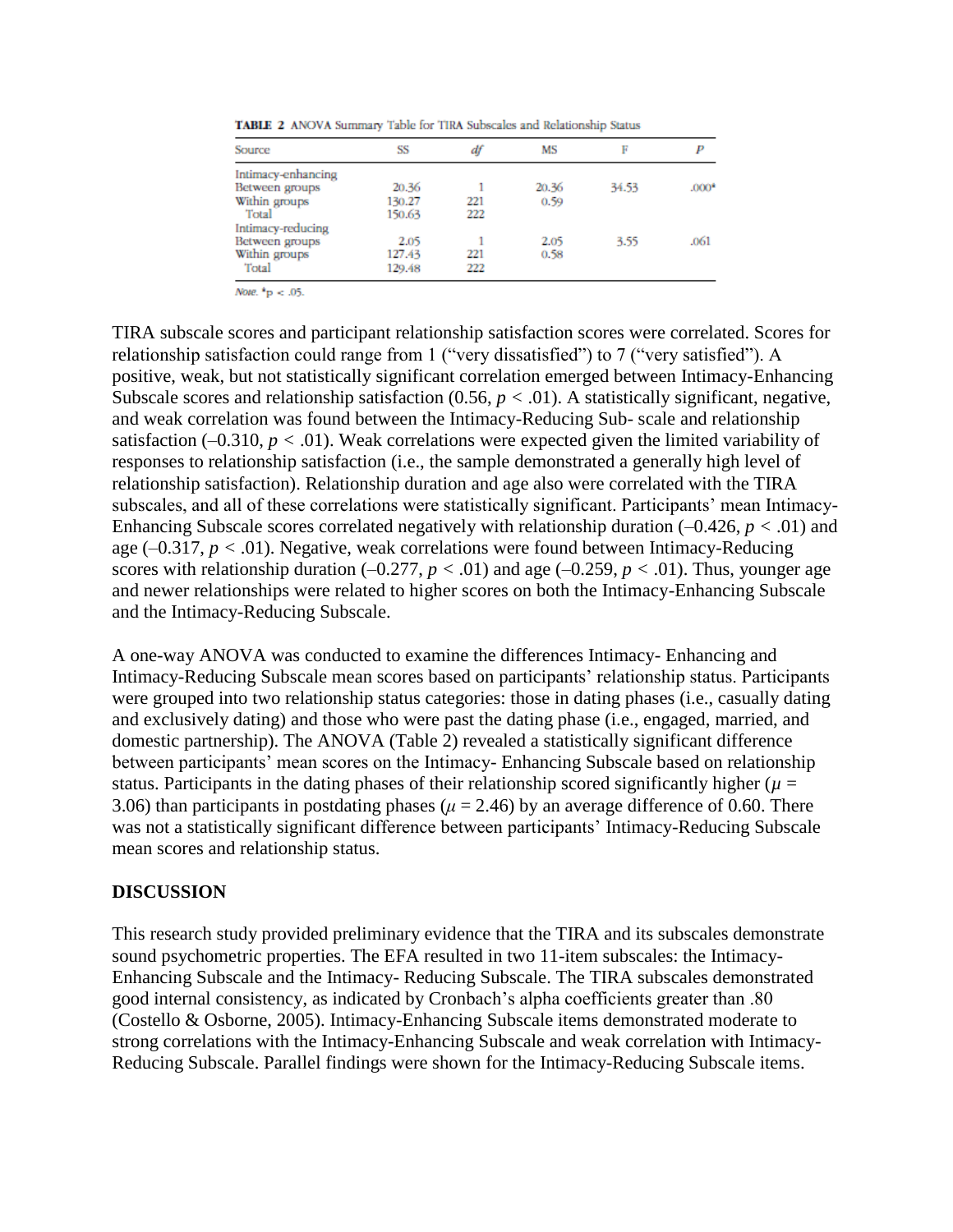Preliminary construct validity for the TIRA was established through re- search question 2, although some unexpected findings suggest that further examination of the nature of the relationship between technology and relationship intimacy is warranted. A surprising finding was that there was not a statistically significant relationship between relationship satisfaction and Intimacy-Enhancing Subscale mean scores. One would expect that couples with higher levels of relationship satisfaction would welcome technology as a positive extension of other means of expressing positive regard and affection for one other. It is possible that this finding resulted from the use of only one item assess for relationship satisfaction, and a multidimensional scale may reveal more differences in this variable. Further, this could be a byproduct of having a generally well-functioning sample. This finding, however, could be a result of participants that have greater relationship satisfaction using technology less, thus viewing technology as having a smaller impact on the positive aspects of their relationship. Although the correlation between Intimacy-Reducing Subscale mean scores and relationship satisfaction was negative and significant, the relationship was relatively weak. These findings, however, suggest that partners' use of technology may have more negative than positive influences on their relationship satisfaction. This relationship is in need of further examination by future researchers.

The correlations between the Intimacy-Enhancing and Intimacy- Reducing Subscales and relationship duration and participant age all were statistically significant. The correlation analyses revealed negative and moderate correlation between the Intimacy-Enhancing Subscale and relationship duration and a negative weak correlation between participants' age. Both correlations were significant, indicating that higher scores on the Intimacy- Enhancing Subscale were related to participants' younger ages and shorter relationship duration. One possible explanation for these unexpected results could be related to the technology use generation effect, meaning older individuals simply do not use technology as frequently as younger generations (Hanson et al., 2010). Thus, older participants may have viewed technology as having a lesser impact on their intimacy because they simply do not overtly use technology within their romantic relationship. Another possible explanation for the negative correlation is that, as romantic relationships persist, romantic partners may use technology less to interact with one another. Similarly, correlation analyses revealed negative and weak correlations between Intimacy-Reducing Subscale mean scores and relationship duration and age, suggesting that higher scores on Intimacy-Reducing Subscale were related to participants' younger age and shorter relationship duration. Thus, not only are younger participants viewing their use of technology as positively impacting their relationships, but they perceive technology to have negative impacts on their romantic relationship as well. One possible explanation for the negative correlations is that couples in early romantic relationship stages may rely on technology use for communication of more negative content (i.e., use technology to discuss a confrontational issue, communicate hurtful messages, or to end a relationship) (Coyne et al., 2011; Smith et al., 2011), creating more opportunities for technology use to negatively impact their romantic relationship intimacy.

The ANOVA revealed significant differences between participants' scores on the Intimacy-Enhancing Subscale based on relationship status. Average scores for participants in dating relationships (i.e., casually dat- ing, exclusively dating) were significantly higher on the Intimacy-Enhancing Subscale than participants in postdating relationships (i.e., engaged, married). One possible explanation for the significant difference is as romantic relationships persevere, romantic partners may be more secure in their re- lationship and use technology less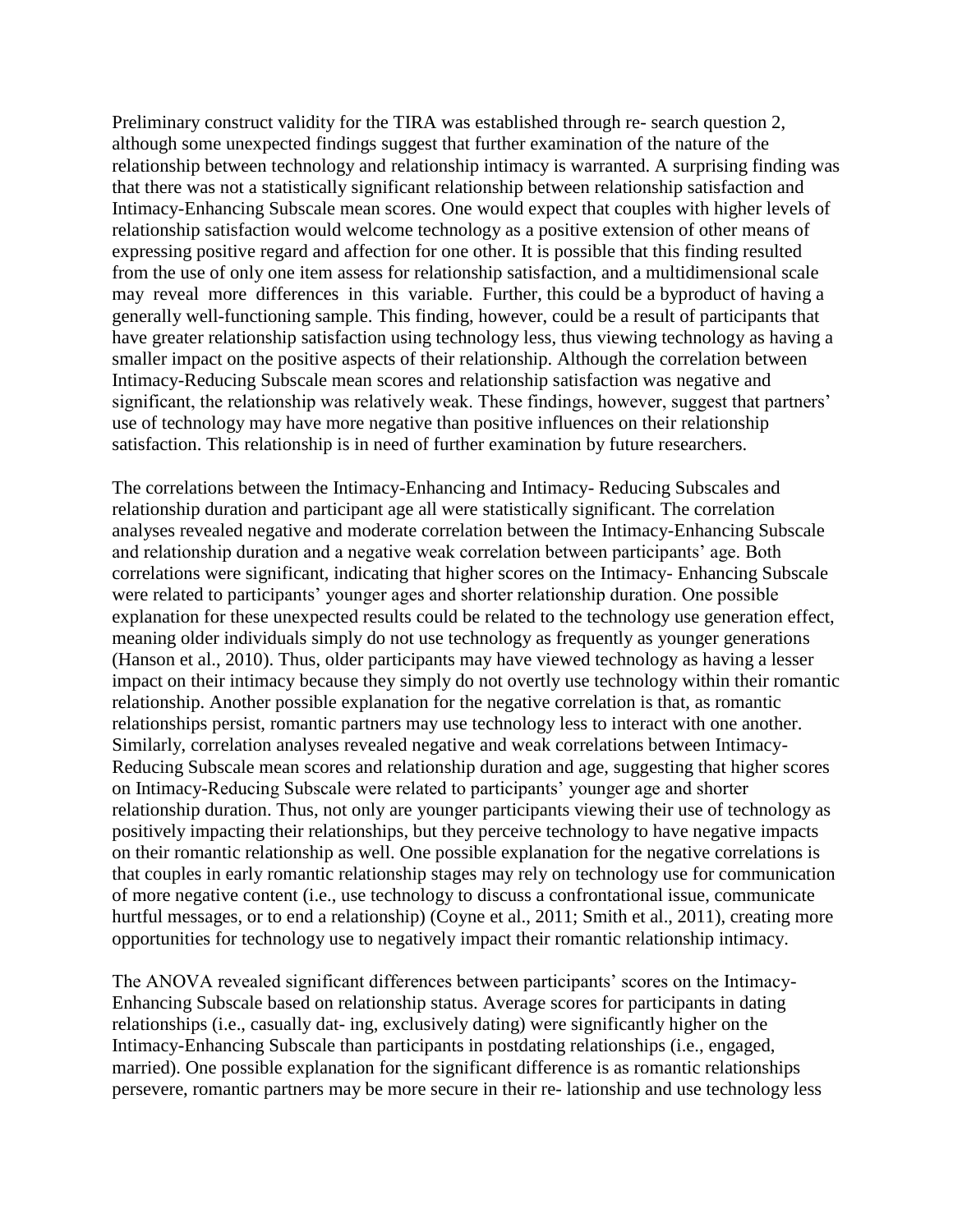to connect with one another, further reducing their perceived positive impact. Another possible explanation is as romantic relationships continue, partners may perceive technology as a form of distraction. Thus, couples' positive (i.e., Intimacy-Enhancing) experiences using technology with their partner are significantly impacted by relationship status. Couples' negative (i.e., Intimacy-Reducing) experiences with technology, however, were not significantly impacted by their relationship status. A possible explanation for this result is that other pre-existing relationship dynamics (i.e., communication style, attachment style) may contribute to couples negative experiences with technology.

Overall, the development of TIRA contributes to the effects of technology on couples' intimacy research literature. Specifically, TIRA differs from other similar instruments because it is a brief and structured assessment tool that specifically measures the interaction between individuals' perception of their technology use and how their technology use is perceived to impact their romantic relationship intimacy. Unlike the other instruments, TIRA items assess for both intimacy-enhancing and intimacy-reducing effects of technology on couples intimacy. Additionally, the context of couples' intimate relationships is the sole focus of TIRA items. Because of these evident differences between TIRA and other instruments that measure similar constructs, TIRA is an innovative assessment tool that contributes to research literature in different ways then previously created instruments.

# **LIMITATIONS**

In the current study, a new instrument was developed. Because this is the original study for developing TIRA, there are several limitations of this study that must be considered. First, the response rate was relatively low, although it is unknown what percentage of recruited individuals met the study inclusion criteria. A declining response rate to survey research has become a common trend within the past decade and one cause of this is attributed to recruited individuals not meeting the study criteria (Tourangeau, 2004). Although response rates are important, the representation of the sample related to the targeted population is found considered more relevant to the results of a study (Fincham, 2008).

Second, this study's sample consisted of university students, and college students typically have easier access to technological devices and engage in higher rates of technology use as compared to noncollege populations (Han- son et al., 2010; Smith et al., 2011). Third, because some participants were missing data in this study (i.e., either due to nonresponding and/or using the "Not Applicable" option for the TIRA, missing items were considered to be "missing at random" (Acock, 2005), and strategies were used to account for the missing data in the analyses. In future research, however, researchers should eliminate the "Not Applicable" option when using the final version of the TIRA. Because there are more advanced strategies for addressing missing data, implementing mean solutions is considered another limitation to the results of this study (Acock; Schafer & Graham, 2002).

Fourth, specific types of technology were not directly correlated with participants' responses. In fact, participants reported on several technology platforms utilized in their day-to-day lifestyle in order for this study to pro- vide a general understanding for technology use impact on intimate relationships. Future area of research resides in correlating specific type (s) of technology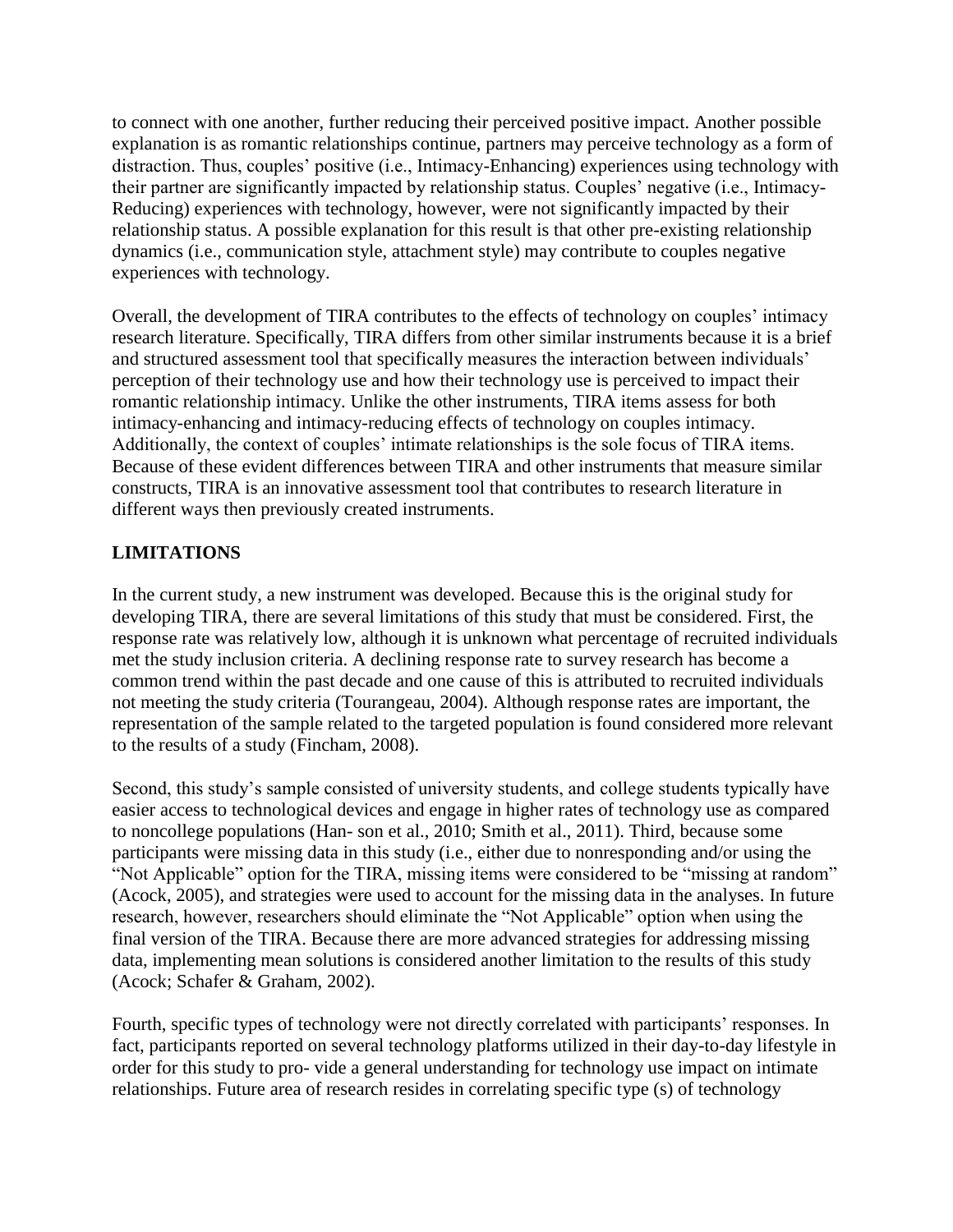platform(s) and its impact on relationship intimacy. Fifth, the majority of participants reported being "satisfied" or "very satisfied" in their relationships, and it may be that couples with lower levels of relationship satisfaction differ in the ways that they use technology within their relationships. A sixth and final limitation to this instrument is its in- ability to assess for couples' preexisting relationship dynamics that con- tribute to the underlying patterns of technology use within their intimate relationship.

The purpose of this study was to create an assessment tool to measure the impact of technology use on couple relationship intimacy. As this was the first study examining the TIRA, there are several future research implications to address. Additional research is needed to examine the generalizability and psychometric properties of the TIRA. Administering the TIRA to a clinical or community sample will help identify the populations that are suitable for use of the TIRA. To further examine the validity of the TIRA, researchers can study the relationships among the TIRA subscale scores and other direct measures of intimacy and other relevant relationship characteristics (e.g., communication, relationship satisfaction, commitment, and attachment style). Similarly, researchers can administer TIRA with the intention of developing test-retest reliability with a specific sample.

In general, additional research is needed to examine the ways and extent to which couples' use of technology both hinders and promotes intimacy within their relationships. Specifically, other researchers have suggested that couples' preexisting relationship dynamics can influence how they use and perceive the use of technology within their intimate relationship (Coyne et al., 2011; Perry & Werner-Wilson, 2011; Weisskirch, 2012); how- ever, the research supporting the individual and relational factors that con- tribute to couples' preexisting relationship dynamics that contribute to the positive and negative impacts of technology on couples intimacy is limited. Thus, studying individual and relational factors with the TIRA's Intimacy- Enhancing and Intimacy-Reducing Subscales will be important for further understanding the multifaceted interaction between couples intimacy and technology use. For example, couples communication patterns and attachment styles could heavily influence how individuals use technology to communicate with their partner, as well as determine how individuals perceive their partners' use of technology to impact their relationship intimacy.

## **THERAPEUTIC IMPLICATIONS**

Technology use can affect the time and energy that partners put into their romantic relationships. The infusion of technology into romantic relationships can impact intimacy both positively and negatively (Henline, 2006; Hertlein, 2012). Therapists can help couples minimize the destructive consequences of technology use between partners. Because technology is such an integrated aspect of North American lifestyles (Cole et al., 2009; Duggan & Brenner, 2013; Rainie, 2010; Smith, 2012), therapists need to possess a reasonable amount of knowledge around the different types, uses, and implications of technology (Hertlein & Webster, 2008). Given the limited opportunities, it could be challenging for counselors to be informed of this topic (Blumer, Hertlein, Smith, & Allen, 2014). For instance, Blumer et al. (2014) found a limited and misrepresentation of the implications for technology use on couple and family relationships in counselor trainings and conference presentations, as well as in counseling literature. Similar to suggestions found in Hertlein and Blumer (2014), given the high rates of technology use within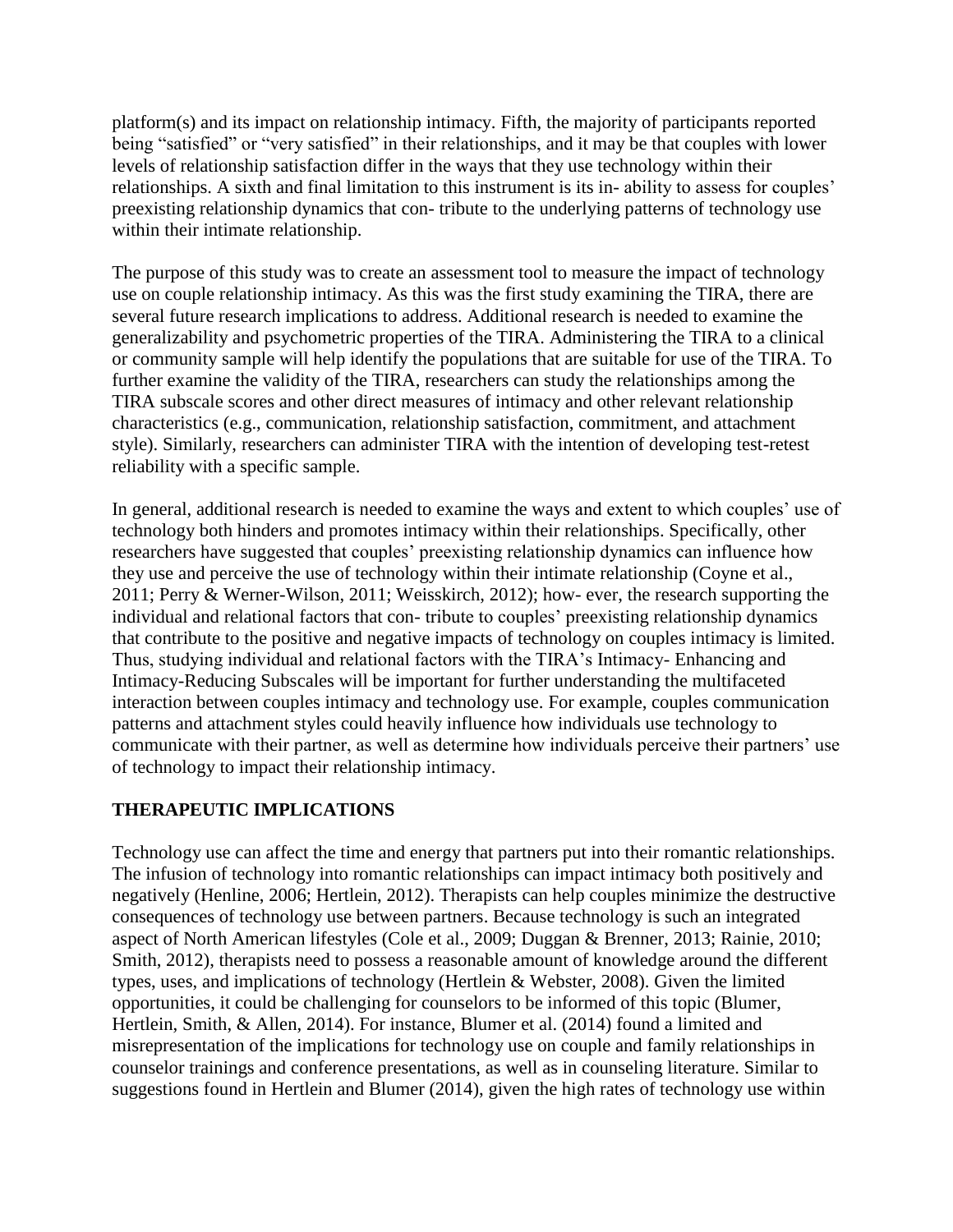relationships, we recommend that therapists include a brief assessment (e.g., TIRA) of how technology influences client couples' intimate connections and relationship satisfaction. Depending on the clients' responses, therapists may want to ask more specific questions related to the functioning of technology use in the relationship.

Couples tend to have differing perceptions of the types of technology use that are problematic (Parker & Wampler, 2003). For example, some partners believe that on-line communications with other people are harm- less flirtations, while others view this as a form of emotional betrayal that is as harmful as physical infidelities. Thus, therapists can use instruments like TIRA to assess for the positive and negative impact of technology on couples' intimacy so that therapists can help couples reach agreed-upon definitions for the technology use behaviors that present concerns, identify problematic technology use dynamics (Hertlein & Webster, 2008), and help couples establish boundaries and rules to minimize the destructive patterns of technology use in relationships in the future (Young et al., 2000).

#### **REFERENCES**

- Acock, A. C. (2005). Working with missing values. *Journal of Marriage and Family*, *67*, 1012– 1028. doi:10.1111/j.1741-3737.2005.00191.x
- Bergner, R., & Bridges, A. (2002). The significance of heavy pornography involve- ment for romantic partners: Research and clinical implications. *Journal of Sex and Marital Therapy*, *28*, 193–206. doi:10.1080/009262302760328235
- Blumberg, S., Luke, J., Ganesh, N., Davern, M., & Boudreaux, M. H. (2012). Wire- less substitution: State-level estimates from National Health Interview Sur- vey, 2010–2011. *National Health Statistics Reports*, *61*, 1–16. Retrieved from <http://www.cdc.gov/nchs/data/nhsr/nhsr061.pdf>
- Blumer, M. L. C., Hertlein, K. M., Smith, J. M., & Allen, H. (2014). How many bytes does it take? A content analysis of cyber issues in couple and family therapy journal. *Journal of Marital and Family Therapy*, *40*, 34–48. doi:10.1111/j.1752- 0606.2012.00332.x
- Cole, J., Suman, M., Schramm, P., Lunn, R., Zhou, L., Salvador, A., *...* Dunahee, M. (2009). The 2009 digital future report: Surveying the digi- tal future, year eight. Retrieved from [http://www.digitalcenter.org/wpcontent/uploads/2013/02/2009\\_digital\\_future\\_report](http://www.digitalcenter.org/wpcontent/uploads/2013/02/2009_digital_future_report-year8.pdf)[year8.pdf](http://www.digitalcenter.org/wpcontent/uploads/2013/02/2009_digital_future_report-year8.pdf)
- Coyne, S. M., Busby, D., Bushman, B. J., Gentile, D. A., Ridge, R., & Stockdale, L. (2012). Gaming in the game of love: Effects of video games on conflict in couples. *Family Relations*, *61*(3), 388–396. doi:10.1111/j.1741-3729.2012.00712.x
- Coyne, S. M., Stockdale, L., Busby, D., Iverson, B., & Grant, D. M. (2011). "I luv u :)!": A descriptive study of the media use of individuals in romantic relationships. *Family Relations*, *60*, 150–162. doi:10.1111/j.1741-3729.2010.00639.x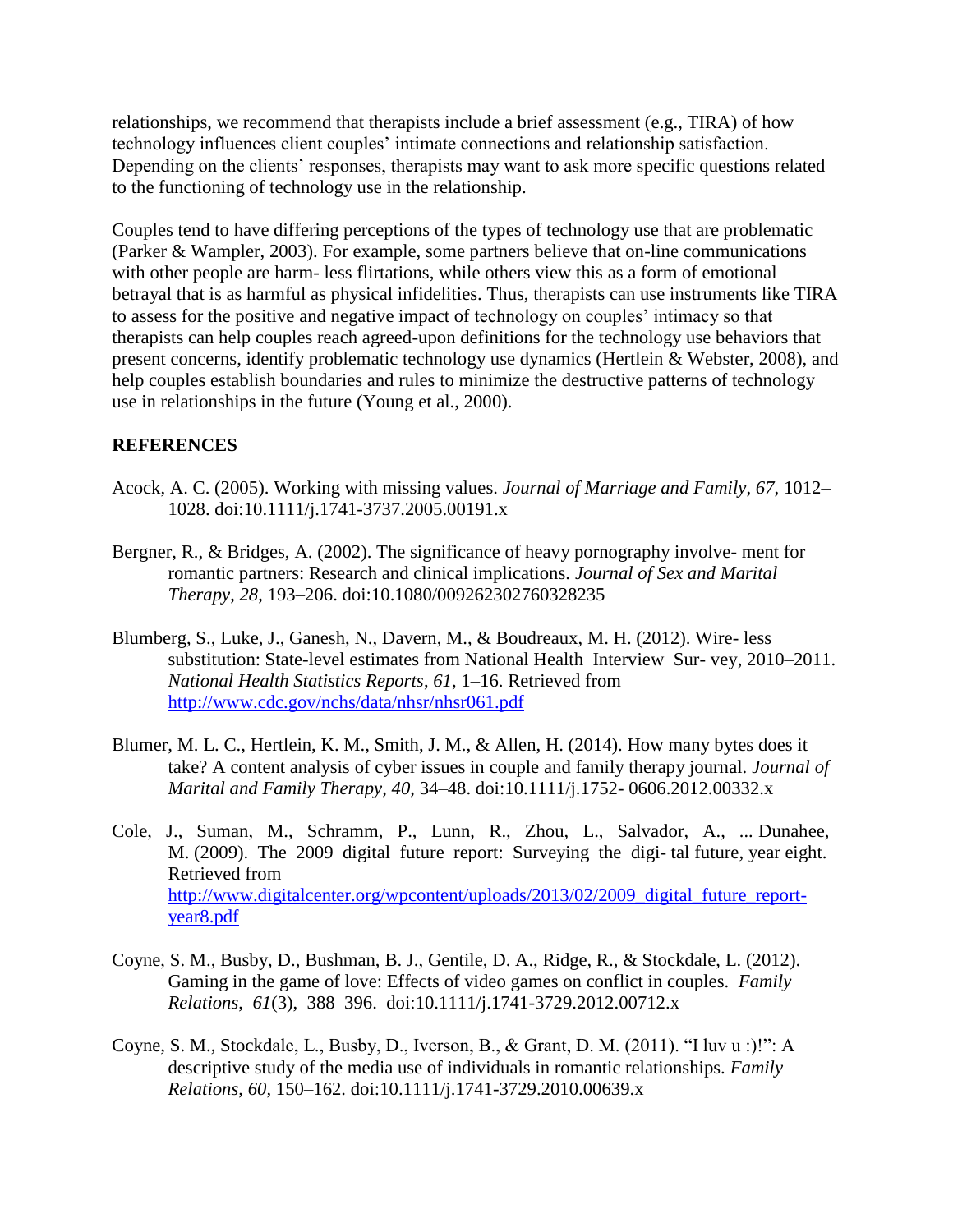- Dijkstra, P., Barelds, D. P. H., & Groothof, H. A. K. (2010). An inventory and update of jealousy-evoking partner behaviors in modern society. *Clinical Psychology & Psychotherapy*, *17*(4), 329–345. doi:10.1002/cpp
- Duggan, M., & Brenner, J. (2013). The demographics of social media users. Retrieved from <http://www.pewinternet.org/Reports/2013/Social-media-users.aspx>
- Duran, R. L., Kelly, L., & Rotaru, T. (2011). Mobile phones in romantic relationships and the dialectic of autonomy versus connection. *Communication Quarterly*, *59*, 19–36. doi:10.1080/01463373.2011.541336
- Fincham, J. E. (2008). Response rates and responsiveness for surveys, standards, and the journal. *American Journal of Pharmaceutical Education*, *72*, 1–3. doi:10.5688/aj720243
- Furrow, J. L., & Bradley, B. A. (2011). Emotionally focused couple therapy: Making the case for effective couple therapy. In J. L. Furrow, S. A. Johnson, & B. A. Bradley (Eds.), *The Emotionally Focused Casebook* (pp. 3–30). New York, NY: Routledge.
- Gonyea, J. L. (2004). Internet sexuality: Clinical implications for couples. *The Amer- ican Journal of Family Therapy*, *32*, 375–390. doi:10.1080/01926180490499341
- Hand, M. M., Thomas, D., Buboltz, W. C., Deemer, E. D., & Buyanjargal, M. (2013). Facebook and romantic relationships: Intimacy and couple satisfaction asso- ciated with online social network use. *Cyberpsychology, Behavior and Social Networking*, *16*, 8–13. doi:10.1089/cyber.2012.0038
- Hanson, T. L., Drumheller, K., Mallard, J., McKee, C., & Schlegel, P. (2010). Cell phones, text messaging, and Facebook: Competing time demands of today's college students. *College Teaching*, *59*(1), 23–30. doi:10.1080/87567555.2010.489078
- Henline, B. H. (2006). *Technology use and intimacy development in committed relationships: Exploring the influence of differentiation of self*. (Doctoral dissertation). Retrieved from <http://repositories.tdl.org/tdl-ir/handle/2346/10004>
- Hertlein, K. M. (2012). Digital dwelling: Technology in couple and family relation- ships. *Family Relations*, *61*, 374–387. doi:10.1111/j.1741-3729.2012.00702.x
- Hertlein, K. M., & Blumer, M. L. (2014). *The Couple and Family Technology Frame-work: Intimate relationships in a digital age*. New York, NY: Brunner-Routledge.
- Hertlein, K., & Stevenson, A. (2010). The seven "As" contributing to internet- related intimacy problems: A literature review. *Cyberpsychology: Journal of Psychosocial Research on Cyberspace*, *4*, 1–9. Retrieved from<http://www.cyberpsychology.eu/index.php>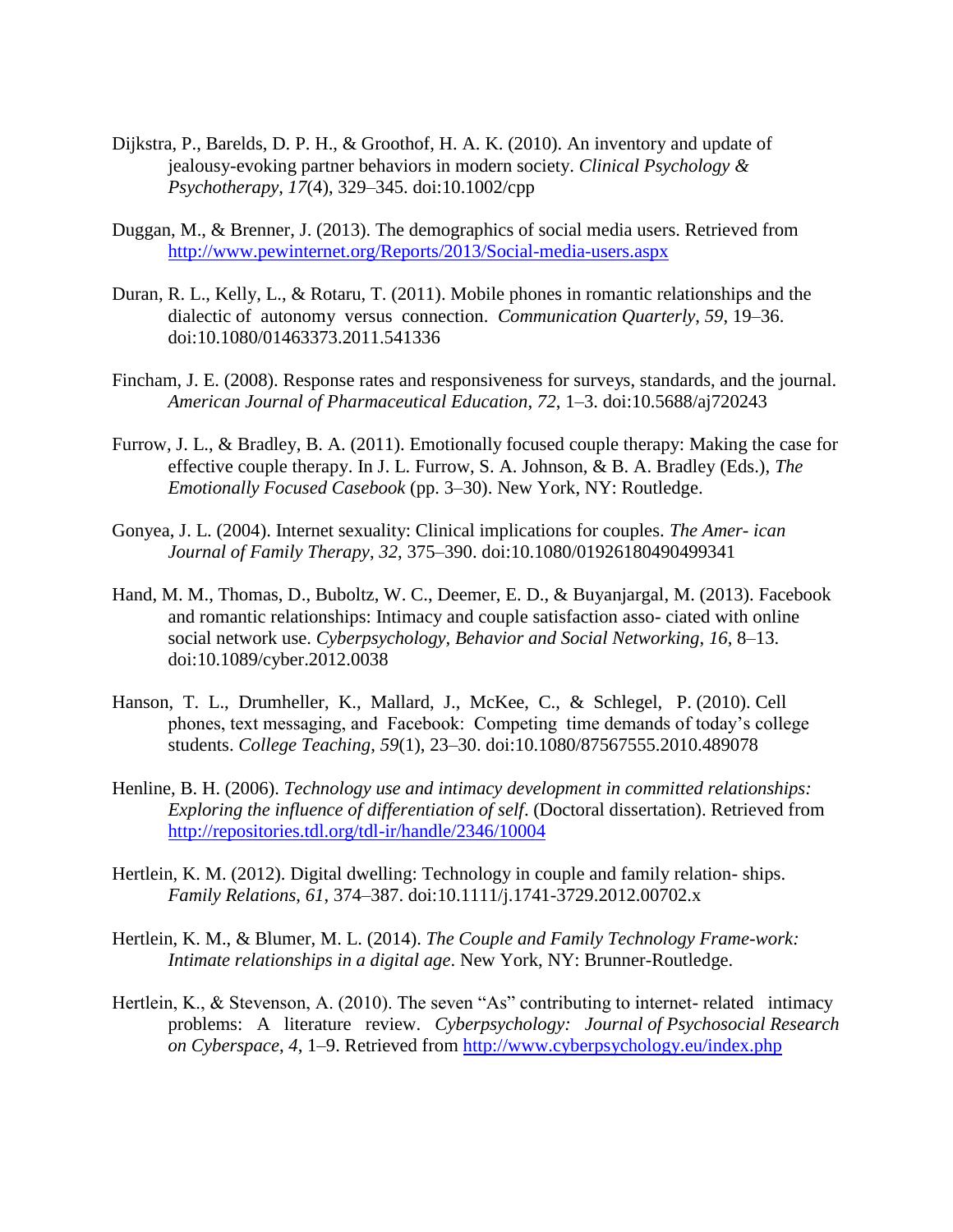- Hertlein, K. M., & Webster, M. (2008). Technology, relationships, and problems: A research synthesis. *Journal of Marital and Family Therapy*, *34*, 445–460. doi:10.1111/j.1752- 0606.2008.00087.x
- Johnson, A. J., Haigh, M. M., Becker, J. A. H., Craig, E. A., & Wigley, S. (2008). College students' use of relational management strategies in email in long distance and geographically close relationships. *Journal of Computer-Mediated Communication*, *13*, 381–404. doi:10.1111/j.1083-6101.2008.00401.x
- Kim, J. O., & Mueller, C. W. (Eds.). (1978). *Factor analysis: Statistical methods and practical issues* (Vol. 14). Newbury Park, CA: SAGE Publications.
- Mileham, B.L.A. (2007). Online infidelity in Internet chat rooms: An ethno- graphic exploration. *Computers in Human Behavior*, *23*, 11–31. doi.org/ 10.1016/j.chb.2004.03.033
- Millner, V. S. (2008). Internet infidelity: A case of intimacy with detachment. *The Family Journal*, *16*, 78–82. doi:10.1177/1066480707308918
- Neustaedter, C., & Greenberg, S. (2012). Intimacy in long-distance relationships over video chat. In *Proceedings of the 2012 ACM Annual Conference on Human Factors in Computing Systems* (pp. 753–762). New York, NY: Association for Computing Machinery.
- Papp, L. M., Danielewicz, J., & Cayemberg, C. (2012). "Are we Facebook official?" Implications of dating partners' Facebook use and profiles for intimate relation- ship satisfaction. *Cyberpsychology, Behavior and Social Networking*, *15*, 85–90. doi:10.1089/cyber.2011.0291
- Parker, T. S., & Wampler, K. S. (2003). How bad is it? Perceptions of the relationship impact of different types of internet sexual activities. *Contemporary Family Therapy*, *25*, 415–429. doi 10.1023/A:1027360703099
- Perry, M. S., & Werner-Wilson, R. J. (2011). Couples and computer-mediated communication: A closer look at the affordances and use of the channel. *Family and Consumer Sciences Research Journal*, *40*(2), 120–134. doi:10.1111/j.1552- 3934.2011.02099.x
- Pettigrew, J. (2009). Text messaging and connectedness within close interpersonal relationships. *Marriage & Family Review*, *45*, 697–716. doi: 10.1080/01494920903224269
- Purcell, K. (2011a). Half of adult cell phone owners have apps on their phones. Retrieved from http://www.pewinternet.org/∼[/media/Files/Reports/2011/PIP\\_ Apps-Update-2011.pdf](http://www.pewinternet.org/∼/media/Files/Reports/2011/PIP_%20Apps-Update-2011.pdf)
- Purcell, K. (2011b). Search and email still top the list of most popular online activities. Retrieved from [http://www.pewinternet.org/Reports/2011/Search-and-](http://www.pewinternet.org/Reports/2011/Search-and-%20email/Report.aspx) email/Report.aspx